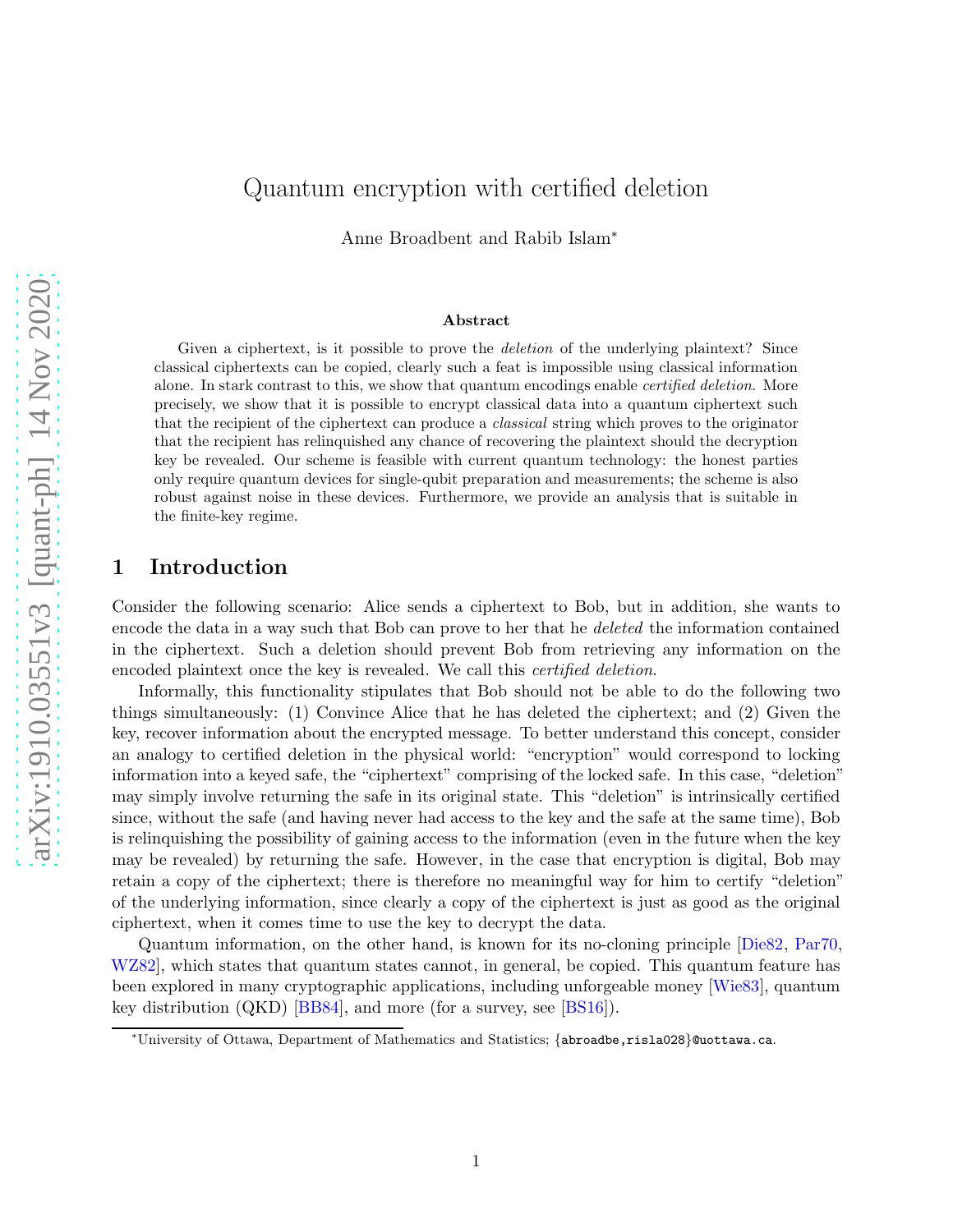### 1.1 Summary of Contributions

In this work, we add to the repertoire of functionalities that are classically impossible but are achievable with unconditional security by means of quantum information. We give a formal definition of certified deletion encryption and certified deletion security. Moreover, we construct an encryption scheme which, as we demonstrate, satisfies these notions (in addition, our proofs are applicable in the finite-key regime). Furthermore, our scheme is technologically simple since it can be implemented by honest parties who have access to rudimentary quantum devices (that is, they only need to prepare single-qubit quantum states, and perform single-qubit measurements); we also show that our scheme is robust against noise in these devices. We now elaborate on these contributions.

#### <span id="page-1-3"></span>1.1.1 Definitions

In order to define our notion of encryption, we build on the quantum encryption of classical messages (QECM) framework  $[BL20]$ <sup>[1](#page-1-0)</sup> (for simplicity, our work is restricted to the single-use, private-key setting). To the QECM, we add a *delete* circuit which is used by Bob if he wishes to delete his ciphertext and generate a corresponding verification state, and a verify circuit which uses the key and is used by Alice to determine whether Bob really deleted the ciphertext.

Next, we define the notion of certified deletion security for a QECM scheme (See [Fig. 1](#page-1-1) and [Definition 3.5\)](#page-13-0). Our definition is inspired by elements of the definition in [\[Unr14\]](#page-27-2). The starting point for this definition is the well-known indistinguishability experiment, this time played between an adversary  $\mathcal{A} = (\mathcal{A}_0, \mathcal{A}_1, \mathcal{A}_2)$  and a challenger. After running the Key Generation procedure, the adversary  $A_0$  submits an *n*-bit plaintext  $\text{msg}_0$  to the challenger. Depending on a random bit b, the challenger either encrypts  $\text{msg}_0$  or a dummy plaintext  $0^n$ , and sends the ciphertext to  $\mathcal{A}_1$ . The adversary  $A_1$  then produces a candidate classical "deletion certificate", y. Next, the key is sent to the adversary  $\mathcal{A}_2$  $\mathcal{A}_2$  who produces an output bit  $b' \in \{0,1\}$ .<sup>2</sup> A scheme is deemed secure if the choice of b does not change the probability of the following event: " $b' = 1$  and the deletion certificate y is accepted". We note that it would be incorrect to formulate a definition that conditions on  $y$  being accepted (see discussion in [\[Unr14\]](#page-27-2)). We note that certified deletion security does not necessarily imply ciphertext indistinguishability; hence these two properties are defined and proven separately.



<span id="page-1-1"></span>Figure 1: Schematic representation of the security notion for certified deletion security. The game is parametrized by  $b \in \{0,1\}$  and Enc<sub>0</sub> outputs an encryption of  $0^n$  while Enc<sub>1</sub> encrypts its input, msg<sub>0</sub>. Security holds if for each adversary  $A = (A_0, A_1, A_2)$ , the probability of  $(b' = 1$  and  $ok = 1)$ is essentially the same, regardless of the value of b.

<span id="page-1-0"></span><sup>1</sup>Apart from sharing this basic definition, our work differs significantly from [\[BL20\]](#page-25-3). For instance, the adversarial models are fundamentally different, since we consider here a single adversary, while [\[BL20\]](#page-25-3) is secure against two separate adversaries.

<span id="page-1-2"></span><sup>&</sup>lt;sup>2</sup>The key is leaked *after y* is produced; this is required because otherwise, with access to the ciphertext and the key, the adversary could (via purification) retrieve the plaintext without affecting the ciphertext, and therefore could decrypt while simultaneously producing a convincing proof of deletion.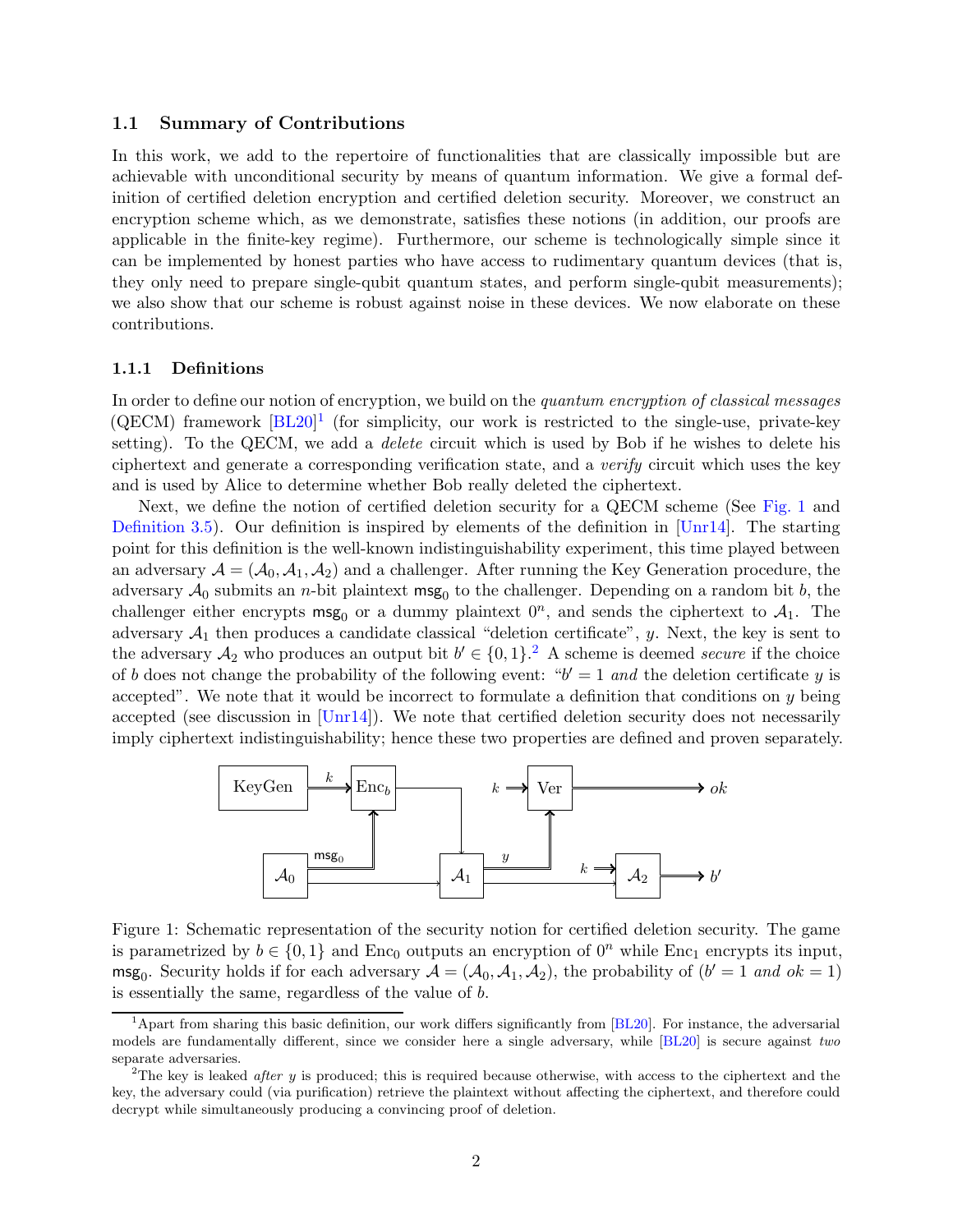#### 1.1.2 Scheme

In [Section 4,](#page-13-1) we present our scheme. Our encoding is based on the well-known Wiesner encod-ing [\[Wie83\]](#page-27-1). Informally, the message is encoded by first generating m random Wiesner states,  $|r\rangle^{\theta}$  $(r, \theta \in \{0,1\}^m)$  (for notation, see [Section 2.1\)](#page-5-0). We let  $r|_{\mathcal{I}}$  be the substring of r where qubits are encoded in the computational basis, and we let  $r|\bar{\tau}$  be the remaining substring of r (where qubits are encoded in the Hadamard basis). Then, in order to create a classical proof of deletion, Bob measures the entire ciphertext in the Hadamard basis. The result is a classical string, and Alice accepts the deletion if all the bits corresponding to positions encoded in the Hadamard basis are correct according to  $r|_{\bar{\mathcal{I}}}$ . As for the message msg, it is encoded into  $x' = \text{msg} \oplus H(r|_{\mathcal{I}}) \oplus u$ , where H is a two-universal hash function and  $u$  is a fresh, random string. Intuitively speaking, the use of the hash function is required in order to prevent that *partial* information retained by Bob could be useful in distinguishing the plaintext, while the random  $u$  is used to guarantee security in terms of an encryption scheme. Robustness of the protocol is achieved by using an error correcting code and including an encrypted version of the error syndrome. We note that while our definitions do not require it, our scheme provides a further desirable property, namely that the proof of deletion is a classical string only.

### 1.1.3 Proof

In [Section 5,](#page-13-2) we present the security analysis of our scheme and give concrete security parameters [\(Theorem 5.11](#page-24-0) and its proof). First, the fact that the scheme is an encryption scheme is relatively straightforward; it follows via a generalization of the quantum one-time pad (see [Section 5.1\)](#page-16-0). Next, correctness and robustness [\(Section 5.2\)](#page-16-1) follow from the properties of the encoding and of the error correcting mechanism.

Next, the proof of security for certified deletion has a number of key steps. First, we apply the security notion of certified deletion [\(Definition 3.5\)](#page-13-0) to our concrete scheme [\(Scheme 4.1\)](#page-13-3). This yields a "prepare-and-measure" security game (see [Game 5.3\)](#page-17-0). However, for the purposes of the analysis, it is convenient to consider instead an entanglement-based game (this is a common proof technique for quantum protocols that include the preparation of random states [\[LC99,](#page-26-1) [SP00\]](#page-26-2)). In this game [\(Game 5.4\)](#page-18-0), the adversary, Bob, creates an initial entangled state, from which Alice derives (via measurements in a random basis  $\theta$  of her choosing) the value of  $r \in \{0,1\}^m$ . We show that, without loss of generality, Bob can produce the proof of deletion, y, before he receives any information from Alice (this is due, essentially, to the fact that the ciphertext is uniformly random from Bob's point of view). Averaging over Alice's choice of basis  $\theta$ , we arrive at a very powerful intuition: in order for Bob's probability of creating an acceptable proof of deletion  $y$  (*i.e.* he produces a string where the positions corresponding to  $\theta = 1$  match with  $r|\bar{\tau}$  to be high, he must unavoidably have a low probability of correctly guessing  $r|_{\mathcal{I}}$ . The above phenomenon is embodied in the following *entropic uncertainty relation* for smooth entropies [\[TR11,](#page-27-3) [TLGR12\]](#page-27-4). We consider the scenario of Eve preparing a tripartite state  $\rho_{ABE}$  with Alice, Bob, and Eve receiving the A, B and  $E$  systems, respectively (here,  $A$  and  $B$  contain  $n$  qubits). Next, Alice either measures all of her qubits in the computational basis to obtain string  $X$ , or she measures all of her qubits in the Hadamard basis to obtain string  $Z$ ; meanwhile, Bob measures his qubits in the Hadamard basis to obtain  $Z'$ . We then have the relation:

$$
H_{\min}^{\epsilon}(X \mid E) + H_{\max}^{\epsilon}(Z \mid Z') \ge n,\tag{1}
$$

In the above,  $\epsilon \leq 0$  is a smoothing parameter which represents a probability of failure, and the smooth min-entropy  $H_{\text{min}}^{\epsilon}(X \mid E)$  characterizes the average probability that Eve guesses X correctly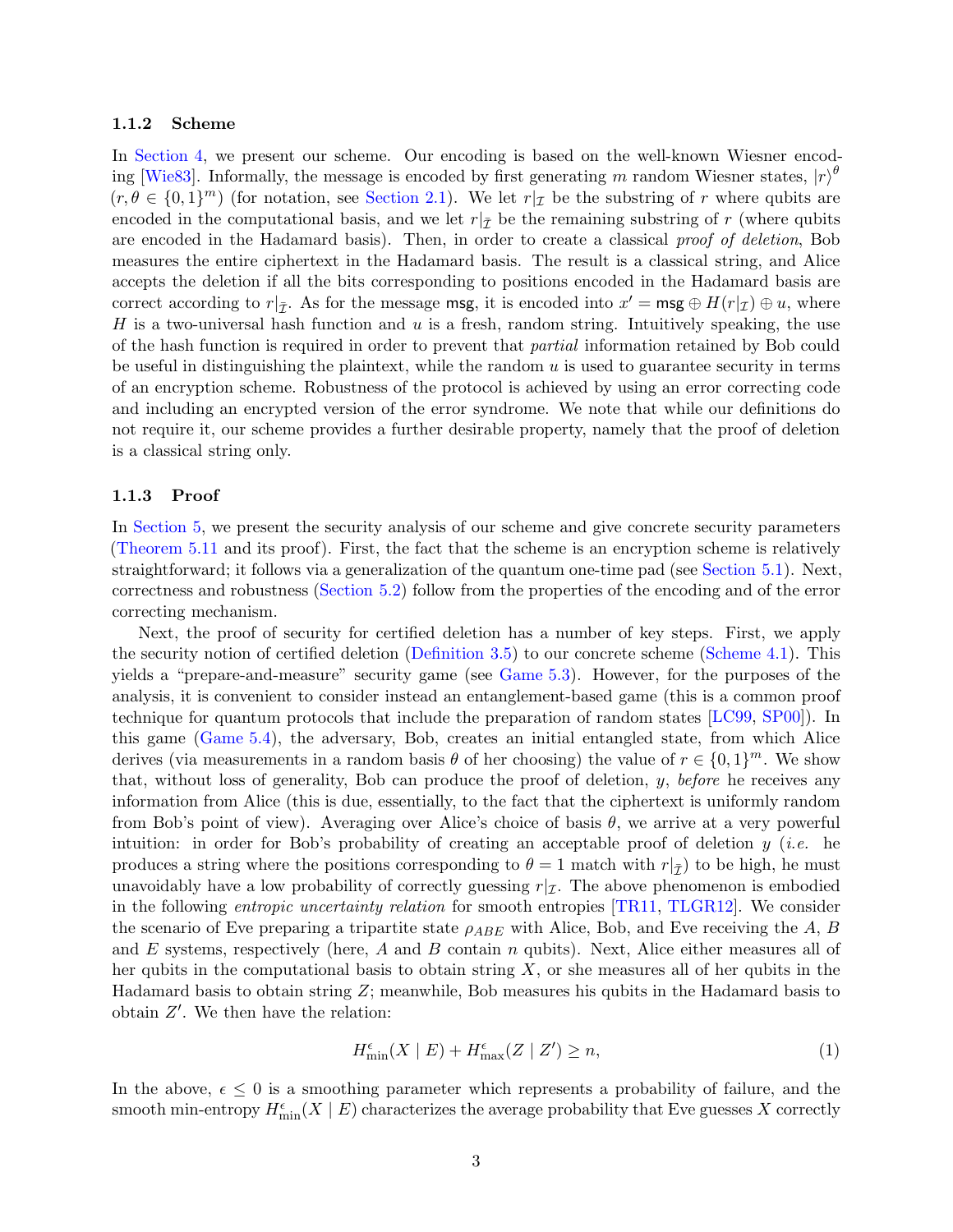using her optimal strategy and given her quantum register  $E$ , while the smooth max-entropy  $H_{\text{max}}^{\epsilon}(Z | Z')$  corresponds to the number of bits that are needed in order to reconstruct Z from Z' up to a failure probability  $\epsilon$  (for details, see [Section 2.4\)](#page-8-0).

Our proof technique thus consists in formally analysing the entanglement-based game and applying the appropriate uncertainty relation in the spirit of the one above. Finally, we combine the bound on Bob's min-entropy with a universal<sup>2</sup> hash function and the Leftover Hashing Lemma of  $\text{[Ren05]}$  to prove indistinguishability between the cases  $b = 0$  and  $b = 1$  after Alice has been convinced of deletion.

### 1.2 Related Work

To the best of our knowledge, the first use of a quantum encoding to certify that a ciphertext is completely "returned" was developed by Unruh [\[Unr14\]](#page-27-2) in the context of *revocable timed-release*  $\ell^2$  encryption<sup>[3](#page-3-0)</sup>: in this case, the revocation process is fully quantum. Our main security definition [\(Definition 3.5\)](#page-13-0) is closely related to the security definitions from this work. On the technical side, our work differs significantly since [\[Unr14\]](#page-27-2) uses techniques related to CSS codes and quantum random oracles, whereas we use privacy amplification and uncertainty relations. Our work also considers the concept of "revocation" outside the context of timed-release encryption, and it is also a conceptual and technical improvement since it shows that a proof of deletion can be classical. Fu and Miller [\[FM18\]](#page-25-4) gave the first evidence that quantum information could be used to prove *deletion* of information and that this could be verified using classical interaction only: they showed that, via a two-party nonlocality game (involving classical interaction), Alice can become convinced that Bob has deleted a single-bit ciphertext (in the sense that the deleted state is unreadable even if Bob were to learn the decryption key). Their results are cast in the device-independent setting (meaning that security holds against arbitrarily malicious quantum devices). Further related work (that is independent from ours) by Coiteux-Roy and Wolf [\[CW19\]](#page-25-5) touches on the question of provable deletion using quantum encodings. However, their work is not concerned with encryption schemes, and therefore does not consider leaking of the key. By contrast, we are explicitly concerned with what it would mean to delete a quantum ciphertext. We note, however, that there are similarities between our scheme and the proposed scheme in [\[CW19\]](#page-25-5), namely the use of conjugate coding, with the message encoded in one basis and the conjugate basis, to prove deletion.

Relationship with Quantum Key Distribution. It can be instructive to compare our results to the ones obtained in the analysis of QKD [\[TL17\]](#page-27-5). Firstly, our adversarial model appears different since in certified deletion, we have one honest party (Alice, the sender) and one cheating party (Bob, the receiver), whereas QKD involves two honest parties (Alice and Bob) and one adversary (Eve). Next, the interaction model is different since certified deletion is almost non-interactive, whereas QKD involves various rounds of interaction between Alice and Bob. However, the procedures and proof techniques for certified deletion are close to the ones used in QKD: we use similar encodings into Wiesner states, similar privacy amplification and error correction, and the analysis via an entanglement-based game uses similar entropic uncertainty relations, leading to a security parameter that is very similar to the one in [\[TL17\]](#page-27-5). While we are not aware of any direct reduction from the security of a QKD scheme to certified deletion, we note that, as part of our proof technique, we manage to essentially map the adversarial model for certified deletion to one similar to the QKD model since we split the behaviour of our adversarial Bob into multiple phases: preparation of the

<span id="page-3-0"></span><sup>&</sup>lt;sup>3</sup>Revocable timed-release encryption can be equivalently thought of as a revocable time-lock puzzle<sup>[\[RSW96\]](#page-26-4)</sup>, which does not satisfy standard cryptographic security (since the plaintexts are recoverable, by design, in polynomial time). In contrast, here we achieve a semantic-security-type security definition.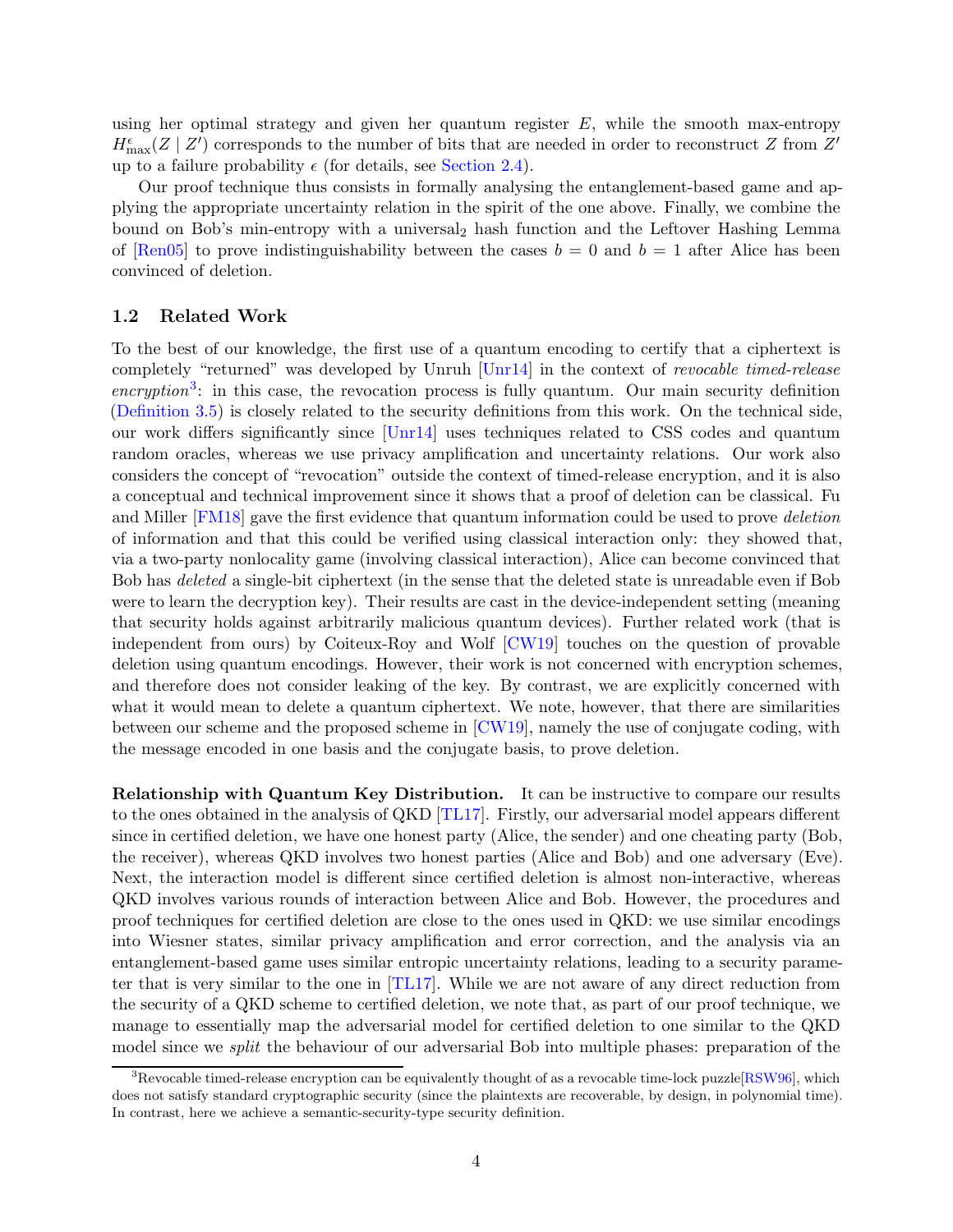joint state  $\rho_{ABE}$ , measurement of a register B in a determined basis, and finally bounding the advantage that the adversary has in simultaneously making Alice accept the outcome of the measurement performed on B and predicting some measurement outcome on register  $A$  given quantum side-information  $E$ . This scenario is similar to QKD, although we note that the measurement bases are not chosen randomly but are instead consistently in the Hadamard basis (for Bob's measurement) and that Eve's challenge is to predict Alice's measurement in the computational basis only (this situation is reminiscent of the *single-basis parameter estimation* technique  $[TL17, PLWC16]$  $[TL17, PLWC16]$ ).

## 1.3 Applications and Open Questions

While the main focus of this work is on the foundations of certified deletion, we can nevertheless envisage potential applications which we briefly discuss below (we leave the formal analyses for future work).

Protection against data retention. In 2016, the European Union adopted a regulation on the processing and free movement of personal data [\[The16\]](#page-27-6). Included is a clause on the "right to be forgotten": a person should be able to have their data erased whenever its retention is no longer necessary. See also [\[GGV20\]](#page-25-6). Certified deletion encryption might help facilitate this scenario in the following way: if a party were to provide their data to an organization via a certified deletion encryption, the organization would be able to certify deletion of the data using the deletion circuit included in the scheme. Future work could develop a type of homomorphic encryption with certified deletion so that the ciphertexts could be useful to some extent while a level of security, in terms of deletion, is maintained. Also useful would be a type of "public verifiability" which would enable parties other than the originator to verify deletion certificates. Contact tracing [\[CTV20\]](#page-25-7) is another relevant scenario where individual data could be safeguarded against data retention by using certified deletion.

Encryption with classical revocation. The concept of *ciphertext revocation* allows a recipient to provably return a ciphertext (in the sense that the sender can confirm that the ciphertext is returned and that the recipient will not be able to decrypt, even if the key is leaked in the future); such a functionality is unachievable with classical information alone, but it is known to be achievable using quantum ciphertexts [\[Unr14\]](#page-27-2). In a sense, our contribution is an extension of revocation since from the point of view of the recipient, whether quantum information is deleted or returned, the end result is similar: the recipient is unable to decrypt even given the decryption key. Our scheme, however, has the advantage of using classical information only for the deletion.

As a use case for classical revocation, consider a situation where Bob loans Alice an amount of money. Alice agrees to pay back the full amount in time  $T$  plus 15 percent interest if Bob does not recall the loan within that time. To implement this scheme, Alice uses a certified deletion encryption scheme to send Bob an encrypted cheque and schedules her computer to send Bob the key at time  $T$ . If Bob wishes to recall the loan within time  $T$ , he sends Alice the deletion string. Another possible application is *timed-release encryption* [\[Unr14\]](#page-27-2), where the key is included in the ciphertext, but with the ciphertext encoded in a classical timed-release encryption.

Composable and Everlasting Security. We leave as an open question the composability of our scheme (as well as security beyond the one-time case). We note that through a combination of composability with our quantum encoding, it may be possible to transform a long-term computational assumption into a temporary one. That is, a computational assumption would need to be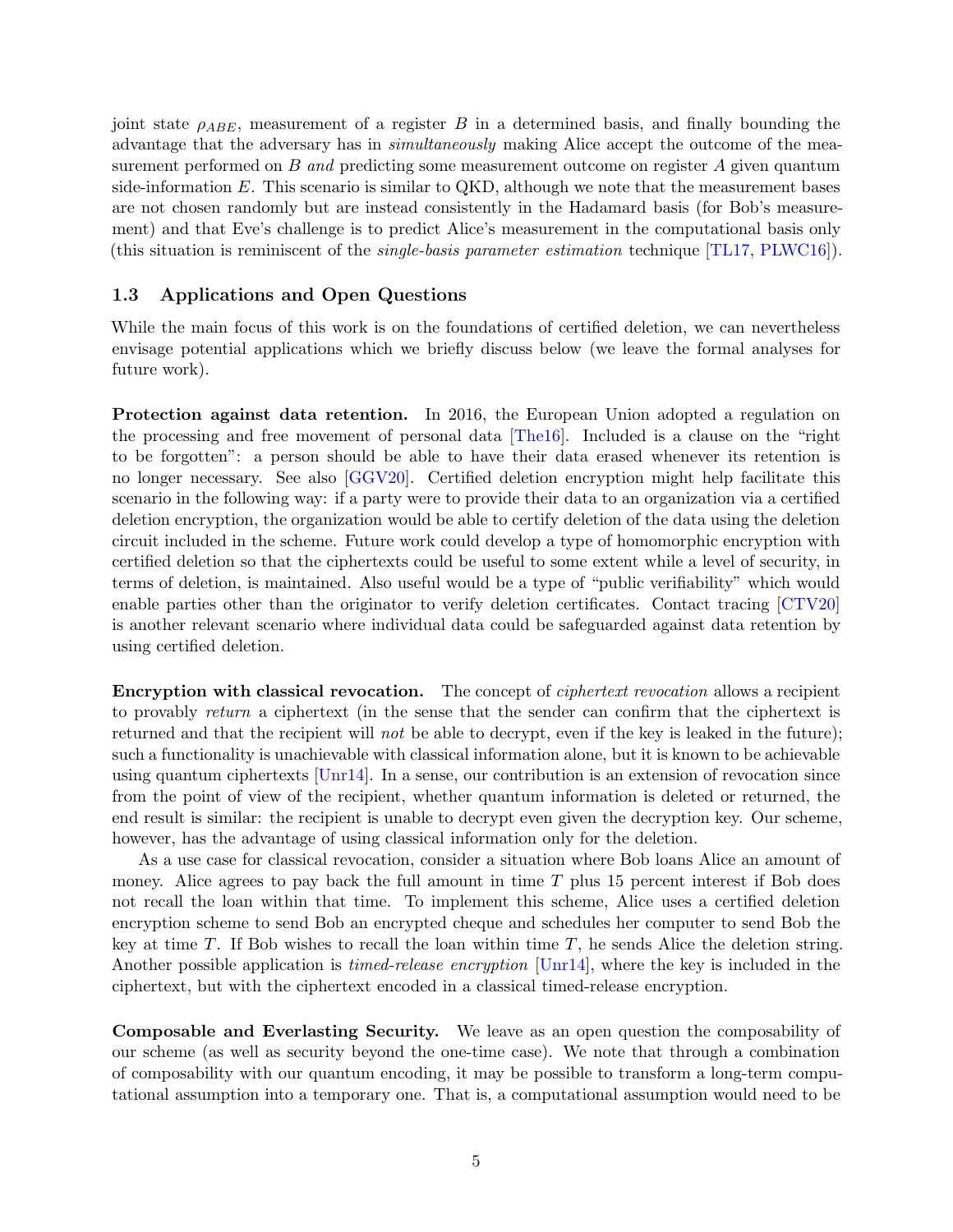broken during a protocol, or else the security would be information-theoretically secure as soon as the protocol ends. This is called *everlasting security* [\[Unr13\]](#page-27-7).

For example, consider the situation encountered in a zero-knowledge proof system for a  $\Sigma$ protocol (for instance, for graph 3-colouring [\[GMW91\]](#page-26-6)): the prover commits to an encoding of an NP-witness using a statistically binding and computationally concealing commitment scheme. The verifier then randomly chooses which commitments to open, and the prover provides the information required to open the commitment. If, in addition, we could encode the commitments with a scheme that provides composable certified deletion, then the verifier could also prove that the unopened commitments are effectively deleted. This has the potential of ensuring that the zero-knowledge property becomes statistical as long as the computational assumption is not broken during the execution of the proof system. This description assumes an extension of our certified deletion encoding to the computational setting and also somehow assumes that the verifier would collaborate in its deletion actions (we leave for future work the formal statement and analysis). Nevertheless, since zero-knowledge proofs are building blocks for a host of cryptographic protocols, certified deletion has the potential to unleash everlasting security; this is highly desirable given steady progress in both algorithms and quantum computers. Another potential application would be proving erasure (in the context where there is no encryption) [\[CW19\]](#page-25-5).

# 1.4 Outline

The remainder of this paper is structured as follows. [Section 2](#page-5-1) is an introduction to concepts and notation used in the rest of this work. [Section 3](#page-11-0) lays out the novel security definitions which appear in this paper. [Section 4](#page-13-1) is an exposition of our main scheme, while [Section 5](#page-13-2) provides a security analysis.

#### Acknowledgements

We would like to thank Carl Miller for related discussions. We are grateful to the anonymous reviewers for pointing out a mistake in a previous version of the security definition. This work was supported by the U.S. Air Force Office of Scientific Research under award number FA9550- 17-1-0083, Canada's NSERC, an Ontario ERA, and the University of Ottawa's Research Chairs program.

# <span id="page-5-1"></span>2 Preliminaries

In this section, we outline certain concepts and notational conventions which are used throughout the article. We assume that the reader has a basic familiarity with quantum computation and quantum information. We refer to [\[NC00\]](#page-26-7) for further background.

#### <span id="page-5-0"></span>2.1 Notation

We make use of the following notation: for a function  $f: X \to \mathbb{R}$ , we denote

$$
\mathop{\mathbb{E}}_{x} f(x) = \frac{1}{|X|} \sum_{x \in X} f(x). \tag{2}
$$

We represent the Hamming weight of strings as the output of a Hamming weight function  $\omega: \{0,1\}^* \to \mathbb{N}$ . If  $x_1, \ldots, x_n$  are strings, then we define  $(x_1, \ldots, x_n)$  to be the concatenation of these strings. Let [n] denote the set  $\{1, 2, \ldots, n\}$ . Then, for any string  $x = (x_1, \ldots, x_n)$  and any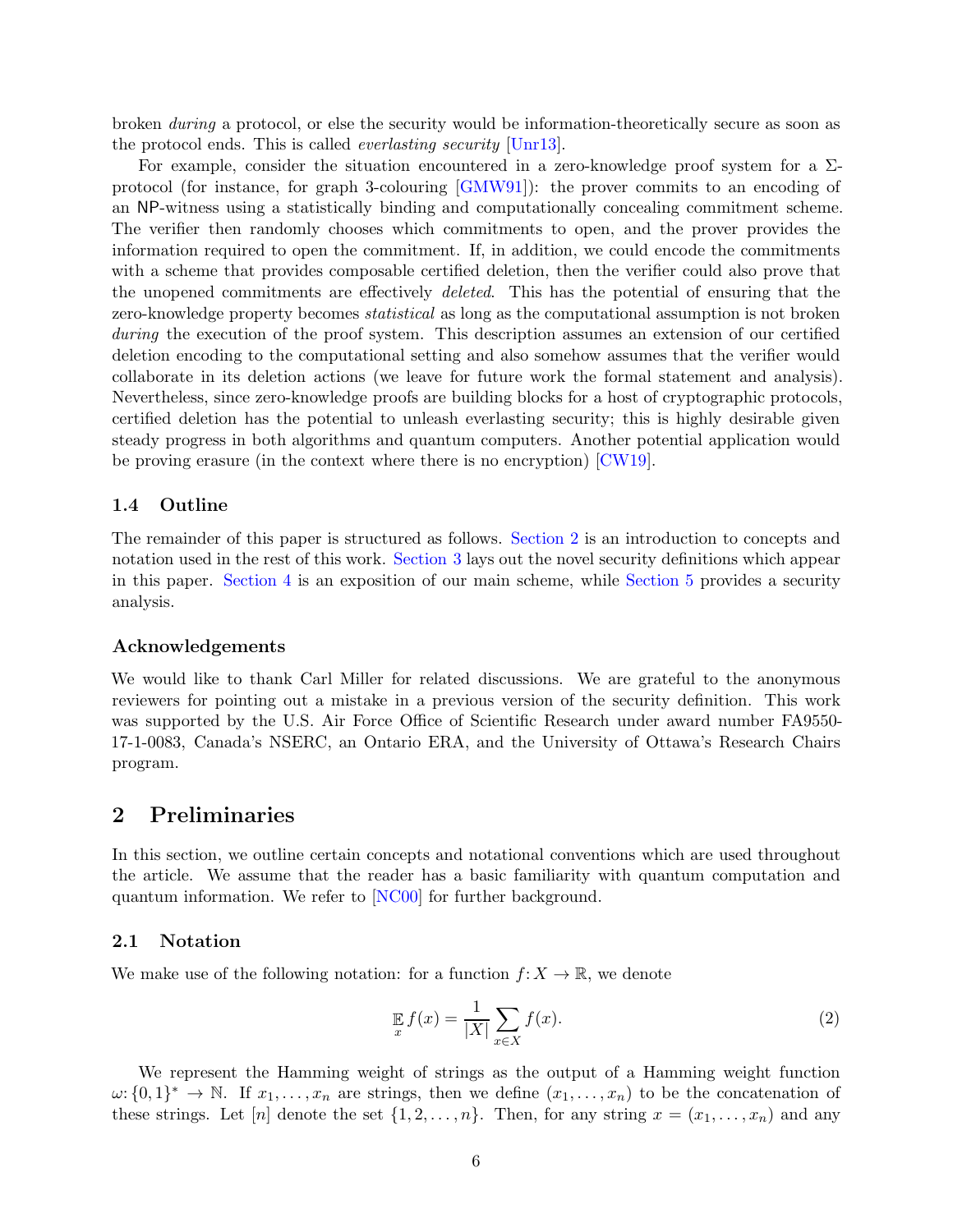subset  $\mathcal{I} \subseteq [n]$ , we use  $x|_{\mathcal{I}}$  to denote the string x restricted to the bits indexed by  $\mathcal{I}$ . We call a function  $\eta: \mathbb{N} \to \mathbb{R}_{\geq 0}$  negligible if for every positive polynomial p, there exists an integer N such that, for all integers  $n > N$ , it is true that  $\eta(n) < \frac{1}{n(n)}$  $\frac{1}{p(n)}$ .

We let  $\mathcal{Q} := \mathbb{C}^2$  denote the state space of a single qubit, and we use the notation  $\mathcal{Q}(n) := \mathcal{Q}^{\otimes n}$ for any  $n \in \mathbb{N}$ . Let H be a Hilbert space. The group of unitary operators on H is denoted by  $U(\mathcal{H})$ , and the set of density operators on H is denoted by  $\mathcal{D}(\mathcal{H})$ . Through density operators, a Hilbert space may correspond to a quantum system, which we represent by capital letters. The set of diagonal density operators on H is denoted by  $\mathfrak{D}(\mathcal{H})$ —the elements of this set represent classical states. Discrete random variables are thus modeled as finite-dimensional quantum systems, called registers. A register X takes values in X. A density operator  $|x\rangle\langle x|$  will be denoted as  $|x\rangle\langle x|$ . We employ the operator norm, which we define for a linear operator  $A: \mathcal{H} \to \mathcal{H}'$  between finitedimensional Hilbert spaces  $\mathcal{H}$  and  $\mathcal{H}'$  as

$$
||A|| = \sup{||Av|| | v \in \mathcal{H}, ||v|| = 1}.
$$
\n(3)

Moreover, for two density operators  $\rho, \sigma \in \mathcal{D}(\mathcal{H})$ , we use the notation  $\rho \leq \sigma$  to say that  $\sigma - \rho$  is positive semi-definite.

In order to illustrate correlations between a classical register  $X$  and a quantum state  $A$ , we use the formalism of a classical-quantum state:

$$
\rho_{XA} = \sum_{x \in \mathcal{X}} P_X(x) |x\rangle\langle x|_X \otimes \rho_{A|X=x},\tag{4}
$$

where  $P_X(x) := \Pr[X = x]_p = \Pr[|x|/x|_X \rho_{XA}]$  and  $\rho_{A|X=x}$  is the state of A conditioned on the event that  $X = x$ .

Let  $|x_i\rangle\langle x_i| \in \mathfrak{D}(\mathcal{H})$  be classical states for integers i such that  $1 \leq i \leq n$ . Then we use the notation

$$
|x_1, x_2, \dots, x_n \rangle \langle x_1, x_2, \dots, x_n| := |x_1 \rangle \langle x_1| \otimes |x_2 \rangle \langle x_2| \otimes \dots \otimes |x_n \rangle \langle x_n|.
$$
 (5)

Let  $H \in \mathcal{U}(\mathcal{Q})$  denote the Hadamard operator, which is defined by

$$
|0\rangle \mapsto \frac{|0\rangle + |1\rangle}{\sqrt{2}}, \quad |1\rangle \mapsto \frac{|0\rangle - |1\rangle}{\sqrt{2}}.
$$
 (6)

For any strings  $x, \theta \in \{0, 1\}^n$ , we define

$$
\left|x^{\theta}\right\rangle = H^{\theta}\left|x\right\rangle = H^{\theta_{1}}\left|x_{1}\right\rangle \otimes H^{\theta_{2}}\left|x_{2}\right\rangle \otimes \cdots \otimes H^{\theta_{n}}\left|x_{n}\right\rangle. \tag{7}
$$

States of the form  $|x^{\theta}\rangle$  are here called *Wiesner states* in recognition of their first use in [\[Wie83\]](#page-27-1).

We make use of the Einstein-Podolsky-Rosen (EPR) state [\[EPR35\]](#page-25-8), defined as

$$
|\text{EPR}\rangle = \frac{1}{\sqrt{2}} (|0\rangle \otimes |0\rangle + |1\rangle \otimes |1\rangle).
$$
 (8)

We use  $x \stackrel{\$}{\leftarrow} X$  to denote sampling an element  $x \in X$  uniformly at random from a set X. This uniform randomness is represented in terms of registers in the fully mixed state which is, given a d-dimensional Hilbert space  $\mathcal{H}$ , defined as  $\frac{1}{d}$ , where  $1_d$  denotes the identity matrix with d rows.

For two quantum states  $\rho, \sigma \in \mathcal{D}(\mathcal{H})$ , we define the *trace distance* 

$$
\|\rho - \sigma\|_{\text{Tr}} \coloneqq \frac{1}{2} \|\rho - \sigma\|.\tag{9}
$$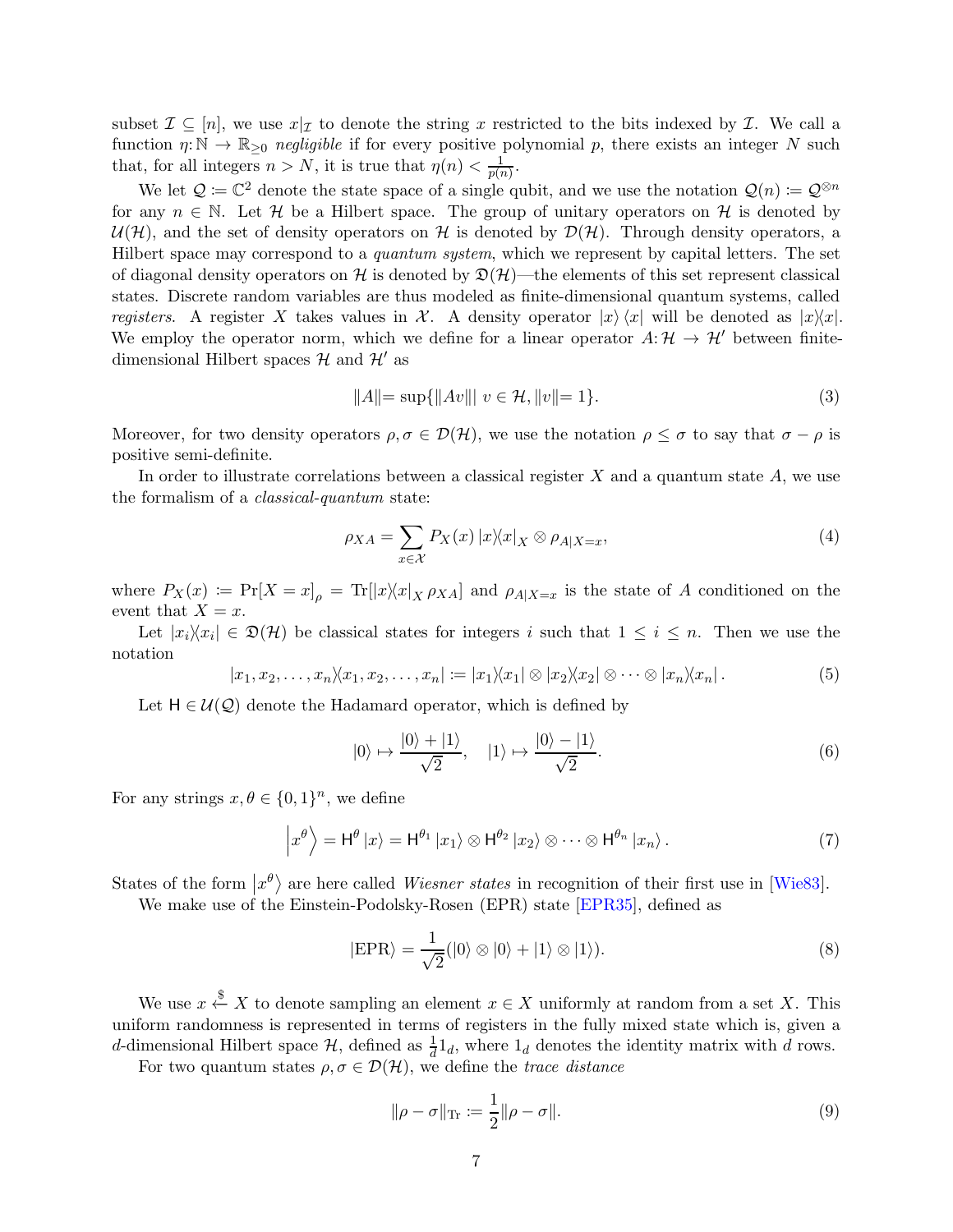Note also an alternative formula for the trace distance:

$$
\|\rho - \sigma\|_{\text{Tr}} = \max_{P} \text{Tr}[P(\rho - \sigma)],\tag{10}
$$

where  $P \leq 1_d$  is a positive operator. Hence, in terms of a physical interpretation, the trace distance is the upper bound for the difference in probabilities with respect to the states  $\rho$  and  $\sigma$  that a measurement outcome  $P$  may occur on the state.

We define purified distance, which is a metric on quantum states.

**Definition 2.1** (Purified Distance). Let A be a quantum system. For two (subnormalized) states  $\rho_A$ ,  $\sigma_A$ , we define the *generalized fidelity*,

$$
F(\rho_A, \sigma_A) := \left( \text{Tr} \left[ \sqrt{\sqrt{\rho_A} \sigma_A \sqrt{\rho_A}} \right] + \sqrt{1 - \text{Tr}[\rho_A]} \sqrt{1 - \text{Tr}[\sigma_A]} \right)^2, \tag{11}
$$

and the purified distance,

$$
P(\rho_A, \sigma_A) \coloneqq \sqrt{1 - F(\rho_A, \sigma_A)}.\tag{12}
$$

### 2.2 Hash Functions and Error Correction

We make use of universal<sub>2</sub> hash functions, first introduced by Carter and Wegman [\[CW79\]](#page-25-9).

**Definition 2.2** (Universal<sub>2</sub> Hashing). Let  $\mathfrak{H} = \{H: \mathcal{X} \to \mathcal{Z}\}$  be a family of functions. We say that  $\mathfrak{H}$  is universal<sub>2</sub> if  $Pr[H(x) = H(x')] \leq \frac{1}{|\mathcal{Z}|}$  for any two distinct elements  $x, x' \in \mathcal{X}$ , when H is chosen uniformly at random from  $\mathfrak{H}$ .

Such families exist if  $|\mathcal{Z}|$  is a power of two (see [\[CW79\]](#page-25-9)). Moreover, there exist universal<sub>2</sub> families of hash functions which take strings of length n as input and which contain  $2^{O(n)}$  hash functions; therefore it takes  $O(n)$  bits to specify a hash function from such a family [\[WC81\]](#page-27-8). Thus, when we discuss communication of hash functions, we assume that both the sender and the recipient are aware of the family from which a hash function has been chosen, and that the transmitted data consists of  $O(n)$  bits used to specify the hash function from the known family.

In the context of error correction, we note that linear error correcting codes can generate syndromes, and that corrections to a message can be made when given the syndrome of the correct message. This is called syndrome decoding. Therefore, we implicitly refer to syndrome decoding of an  $[n, n-s]$ -linear code which handles codewords of length n and generates syndromes of length  $s < n$  when we use functions synd:  $\{0,1\}^n \to \{0,1\}^s$  and corr:  $\{0,1\}^n \times \{0,1\}^s \to \{0,1\}^n$ , where synd is a syndrome-generating function and corr is a string-correcting function. We also make reference to the distance of an error correcting code, which is the minimum distance between distinct codewords.

#### <span id="page-7-0"></span>2.3 Quantum Channels and Measurements

Let A and B be two quantum systems, and let X be a classical register. A quantum channel  $\Phi: A \to B$  is a completely positive trace-preserving (CPTP) map. A *generalized measurement* on A is a set of linear operators  $\{M_A^x\}_{x \in \mathcal{X}}$ , where  $x \in \mathcal{X}$  are potential classical outcomes, such that

$$
\sum_{x \in \mathcal{X}} (M_A^x)^\dagger (M_A^x) = 1_A. \tag{13}
$$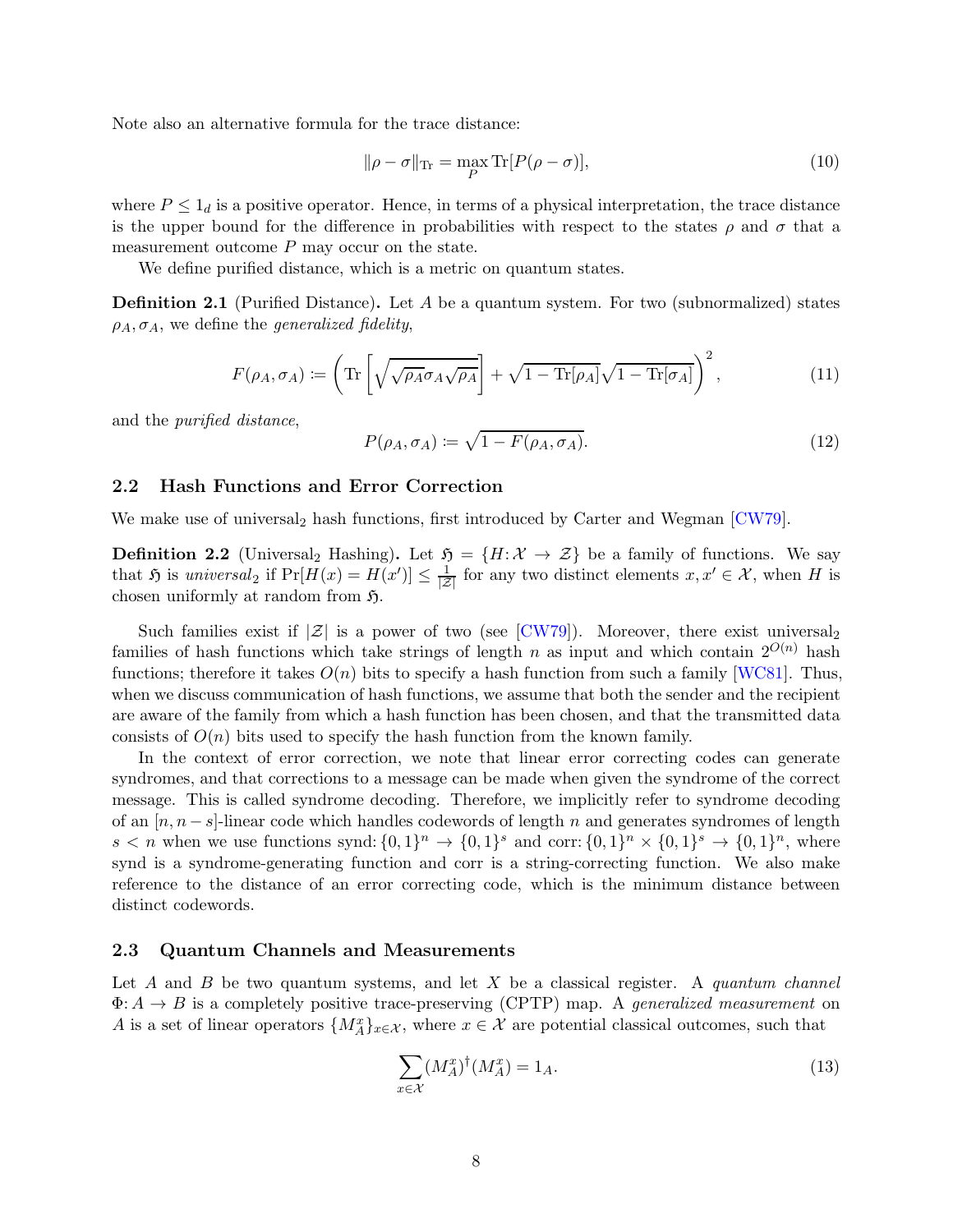A positive-operator valued measure (POVM) on A is a set of Hermitian positive semidefinite operators  $\{M_A^x\}_{x \in \mathcal{X}}$ , where  $x \in \mathcal{X}$  are potential classical outcomes, such that

$$
\sum_{x \in \mathcal{X}} (M_A^x) = 1_A. \tag{14}
$$

We also represent measurements with CPTP maps such as  $\mathcal{M}_{A\to X}$ , which map quantum states in system A to classical states in register X using POVMs.

For two registers X and Y, if we have a function,  $f: \mathcal{X} \to \mathcal{Y}$  then we denote by  $\mathcal{E}_f: X \to XY$ the CPTP map

$$
\mathcal{E}_f[\cdot] := \sum_{x \in X} |f(x)\rangle_Y |x\rangle\langle x|_X \cdot |x\rangle\langle x|_X \langle f(x)|_Y. \tag{15}
$$

In this work, measurement of a qubit in our scheme will always occur in one of two bases: the computational basis  $(\{|0\rangle, |1\rangle\})$  or the Hadamard basis  $(\{|+\rangle, |-\rangle\})$ . Thus, for a quantum system A, we notate these measurements as  $\{M_A^{\theta,x}\}$  $\{a, a'\}_{a \in \{0,1\}}$ , where  $x \in \{0,1\}$  ranges over the possible outcomes, and where  $\theta \in \{0,1\}$  determines the basis of measurement  $(\theta = 0$  indicates computational basis and  $\theta = 1$  indicates Hadamard basis).

Let  $\{M_A^x\}_x$  and  $\{N_A^y\}$  ${y \atop A}$  be two POVMs acting on a quantum system A. We define the overlap

$$
c({M_A^x}_x, {N_B^y}_y) := \max_{x,y} \left\| \sqrt{M_A^x} \sqrt{N_A^y} \right\|_{\infty}^2.
$$
 (16)

Wherever dealing with an m-qubit quantum system A, we define, for all  $i = 1, \ldots, m$ ,

$$
c_i := c\left(\{M_{A_i}^{0,x}\}_x, \{M_{A_i}^{1,y}\}_y\right). \tag{17}
$$

We assume our measurements are ideal, so  $c_i = 1/2$ .

#### <span id="page-8-0"></span>2.4 Entropic Uncertainty Relations

The purpose of entropy is to quantify the amount of uncertainty an observer has concerning the outcome of a random variable. Since the uncertainty of random variables can be understood in different ways, there exist different kinds of entropy. Key to our work are min- and max-entropy, first introduced by Renner and König [\[Ren05,](#page-26-3) [KRS09\]](#page-26-8), as a generalization of conditional Rényi entropies [Rén61] to the quantum setting. Min-entropy, for instance, quantifies the degree of uniformity of the distribution of a random variable.

**Definition 2.3** (Min-entropy). Let A and B be two quantum systems. For any bipartite state  $\rho_{AB}$ , we define

$$
H_{\min}(A \mid B)_{\rho} \coloneqq \sup \{ \xi \in \mathbb{R} \mid \exists \text{ state } \sigma_B \text{ such that } \rho_{AB} \le 2^{-\xi} 1_A \otimes \sigma_B \}. \tag{18}
$$

Max-entropy quantifies the size of the support of a random variable, and is here defined by its dual relation to min-entropy.

**Definition 2.4** (Max-entropy). Let A and B be two quantum systems. For any bipartite state  $\rho_{AB}$ , we define

$$
H_{\text{max}}(A \mid B)_{\rho} := -H_{\text{min}}(A \mid C)_{\rho},\tag{19}
$$

where  $\rho_{ABC}$  is any pure state with  $\text{Tr}_{C}[\rho_{ABC}] = \rho_{AB}$ , for some quantum system C.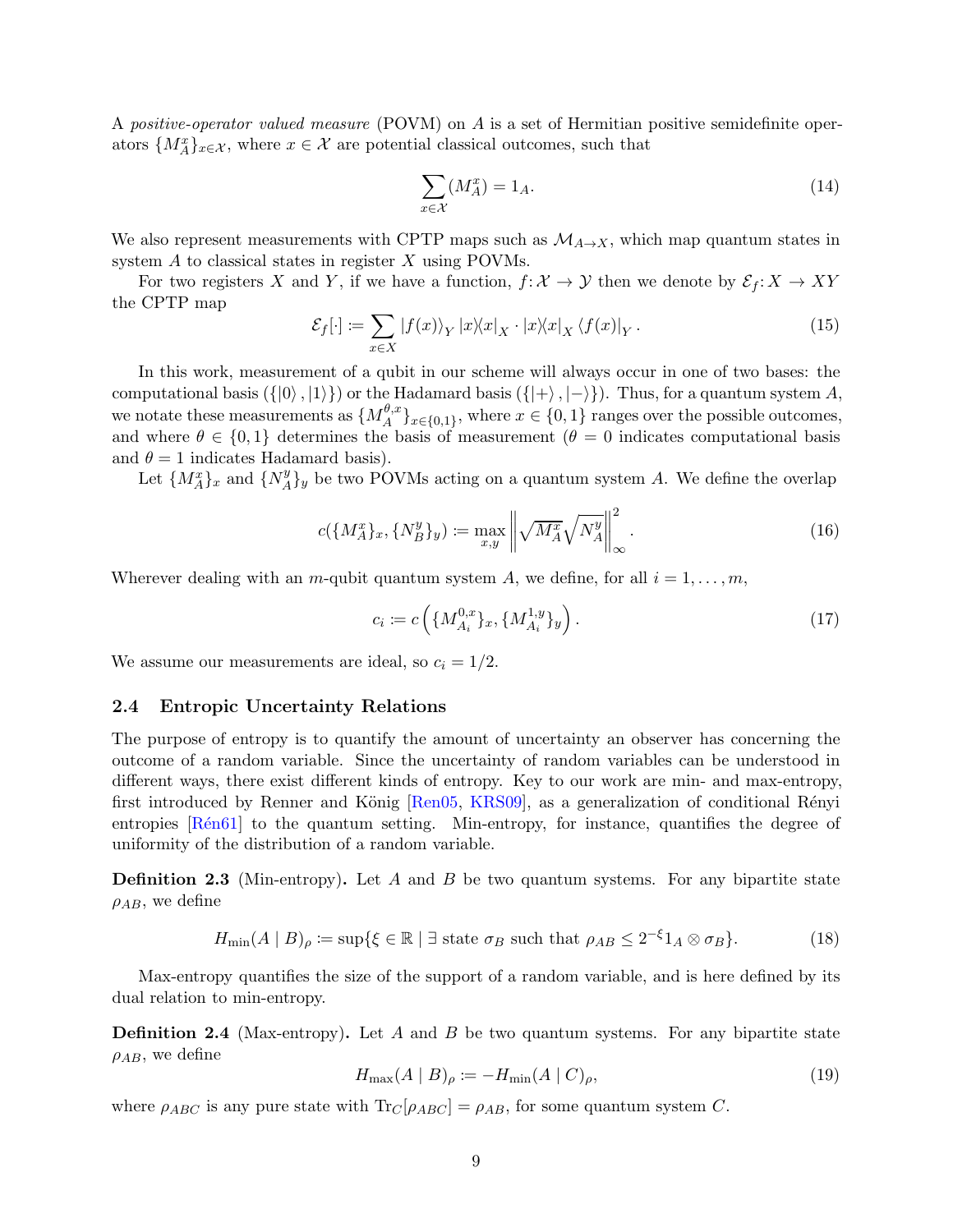In order to deal with finite-size effects, it is necessary to generalize min- and max-entropy to their smooth variants.

**Definition 2.5** (Smooth Entropies). Let A and B be two quantum systems. For any bipartite state  $\rho_{AB}$ , and  $\epsilon \in [0, \sqrt{\text{Tr}[\rho_{AB}]}],$  we define

$$
H_{\min}^{\epsilon}(A \mid B)_{\rho} := \sup_{\substack{\tilde{\rho}_{AB} \\ P(\tilde{\rho}_{AB}, \rho_{AB}) \le \epsilon}} H_{\min}(A \mid B)_{\tilde{\rho}},\tag{20}
$$

$$
H_{\max}^{\epsilon}(A \mid B)_{\rho} := \inf_{\substack{\tilde{\rho}_{AB} \\ P(\tilde{\rho}_{AB}, \rho_{AB}) \le \epsilon}} H_{\max}(A \mid B)_{\tilde{\rho}}.
$$
 (21)

<span id="page-9-1"></span>It is of note that smooth entropies satisfy the following inequality, commonly referred to as the data-processing inequality [\[TCR10\]](#page-26-10).

**Proposition 2.6.** Let  $\epsilon \geq 0$ ,  $\rho_{AB}$  be a quantum state, and  $\mathcal{E}: \mathcal{D}(\mathcal{H}_A) \to \mathcal{D}(\mathcal{H}_C)$  be a CPTP map. Define  $\sigma_{AC} \coloneqq (1_{\mathcal{D}(\mathcal{H}_A)} \otimes \mathcal{E})(\rho_{AB})$ . Then,

$$
H_{\min}^{\epsilon}(A \mid B)_{\rho} \le H_{\min}^{\epsilon}(A \mid C)_{\sigma} \quad \text{and} \quad H_{\max}^{\epsilon}(A \mid B)_{\rho} \le H_{\max}^{\epsilon}(A \mid C)_{\sigma}.
$$
 (22)

We use one half of the generalized uncertainty relation theorem found in  $\lceil \text{Tom12} \rceil$ , the precursor of which was introduced by Tomamichel and Renner [\[TR11\]](#page-27-3). The original uncertainty relation was understood in terms of its application to QKD, and was used to prove the secrecy of the key in a finite-key analysis of QKD [\[TLGR12\]](#page-27-4).

<span id="page-9-0"></span>**Proposition 2.7.** Let  $\epsilon \geq 0$ , let  $\rho_{ACE}$  be a tripartite quantum state and let  $\{M_A^x\}_{x \in \mathcal{X}}$  and  $\{N_A^z\}_{z \in \mathcal{Z}}$ be two POVMs acting on A, and let  $\{P_A^k\}_{k\in\mathcal{K}}$  be a projective measurement acting on A. Then the post-measurement states

$$
\rho_{XKC} = \sum_{x,k} \langle x|x\rangle \otimes \langle k|k\rangle \otimes \text{Tr}_{AE} \left[ \sqrt{M_A^x} P_A^k \rho_{ACE} P_A^k \sqrt{M_A^x} \right] \tag{23}
$$

and

$$
\rho_{YKE} = \sum_{y,k} \langle y|y \rangle \otimes \langle k|k \rangle \otimes \text{Tr}_{AC} \left[ \sqrt{N_A^y} P_A^k \rho_{ACE} P_A^k \sqrt{N_A^y} \right] \tag{24}
$$

satisfy

$$
H_{\min}^{\epsilon}(X \mid KC)_{\rho} + H_{\max}^{\epsilon}(Y \mid KE)_{\rho} \ge \log \frac{1}{c_{\mathcal{K}}} \tag{25}
$$

where  $c_{\mathcal{K}} = \max_{k,x,y}$  $\sqrt{M^x_A} P^k \sqrt{N^y_A}$ A  $\Big\|_{\infty}$ .

<span id="page-9-2"></span>We also use the Leftover Hashing Lemma, introduced by Renner [\[Ren05\]](#page-26-3). It is typically understood in relation to the privacy amplification step of QKD. We state it in the form given in [\[TL17\]](#page-27-5).

**Proposition 2.8.** Let  $\epsilon \geq 0$  and  $\sigma_{AX}$  be a classical-quantum state, with X a classical register which takes values on  $\mathcal{X} = \{0,1\}^s$ . Let  $\mathfrak H$  be a universal family of hash functions from  $\mathcal X$  to  $\mathcal{Y} = \{0,1\}^n$ . Let  $\chi_Y = \frac{1}{2^n}1_{\mathcal{D}(\mathcal{Y})}$  be the fully mixed state,  $\rho_{S^H} = \frac{1}{|\mathfrak{H}|} \sum_{H \in \mathfrak{H}} |H \rangle \langle H|_{S^H}$  and  $\zeta_{AYS^H} =$  $Tr_X [\mathcal{E}_f(\sigma_{AX} \otimes \rho_{SH})]$  for the function  $f:(x,H) \mapsto H(x)$  be the post-hashing state. Then,

$$
\|\zeta_{AYS^H} - \chi_Y \otimes \zeta_{AS^H}\|_{\text{Tr}} \le \frac{1}{2} 2^{-\frac{1}{2}(H_{\min}^{\epsilon}(X|A)\sigma - n)} + 2\epsilon. \tag{26}
$$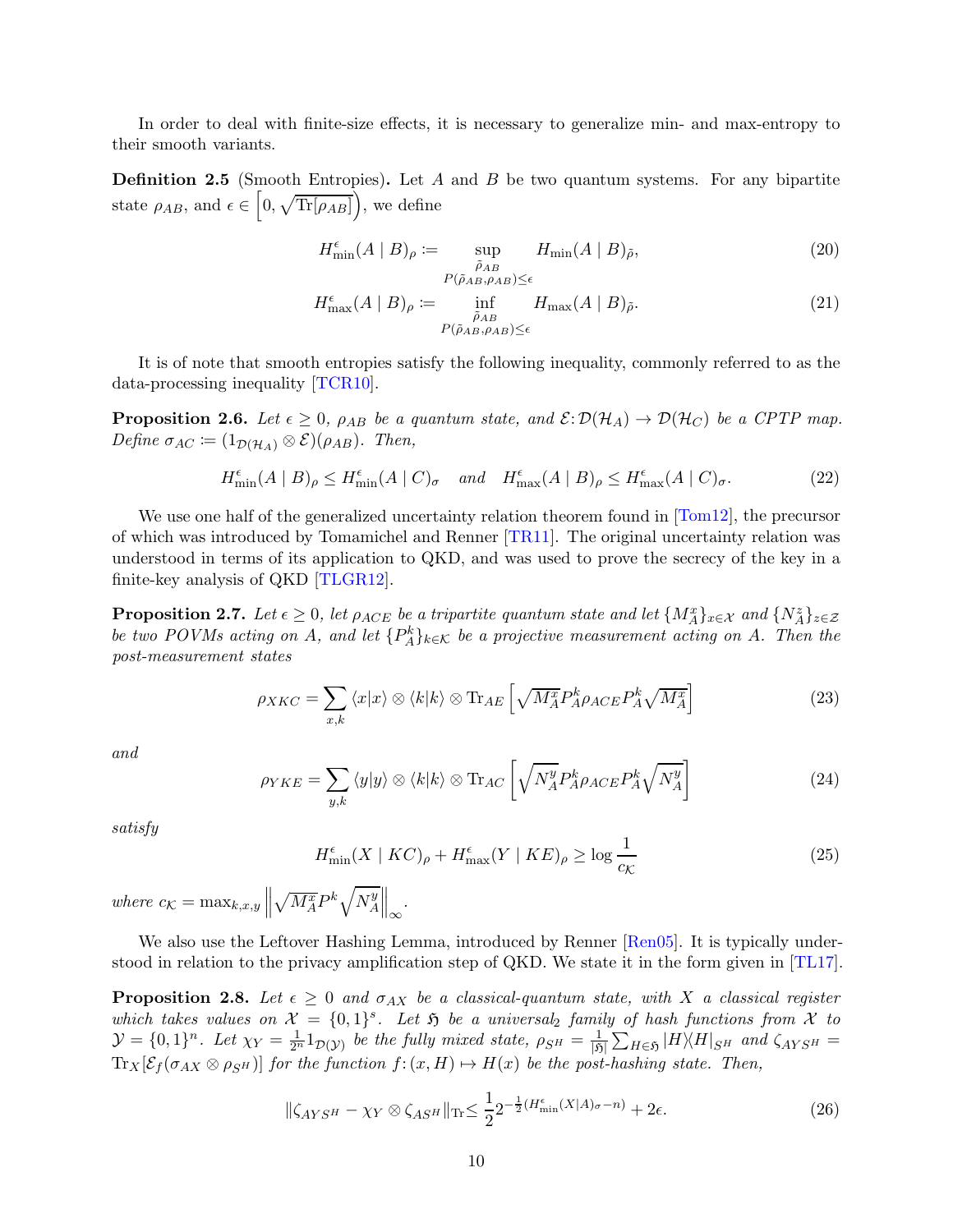#### 2.5 Statistical Lemmas

The following lemmas are required to bound a specific max-entropy quantity. They are both proven in [\[TL17\]](#page-27-5) as part of a security proof of finite-key QKD, and this line of thinking originated in [\[TLGR12\]](#page-27-4).

<span id="page-10-1"></span>The following lemma is a consequence of Serfling's bound [\[Ser74\]](#page-26-11).

**Lemma 2.9.** Let  $Z_1, \ldots, Z_m$  be random variables taking values in  $\{0,1\}$ . Let  $m = s + k$ . Let  $\mathcal{I}$ be an independent and uniformly chosen subset of  $[m]$  with s elements. Then, for  $\nu \in [0,1]$  and  $\delta \in (0,1),$ 

$$
\Pr\left[\sum_{i\in\mathcal{I}}Z_i\leq k\delta\wedge\sum_{i\in\bar{\mathcal{I}}}Z_i\geq s(\delta+\nu)\right]\leq \exp\left(\frac{-2\nu^2sk^2}{m(k+1)}\right). \tag{27}
$$

<span id="page-10-2"></span>It will also be useful to condition a quantum state on future events. The following lemma from [\[TL17\]](#page-27-5) states that, given a classical-quantum state, there may exist a nearby state on which a certain event does not occur.

**Lemma 2.10.** Let  $\rho_{AX}$  be a classical-quantum state with X a classical register, and  $\Omega: \mathcal{X} \to \{0, 1\}$ be an event with  $Pr[\Omega]_{\rho} = \epsilon < Tr[\rho_{AX}]$ . Then there exists a classical-quantum state  $\tilde{\rho}_{AX}$  with  $\Pr[\Omega]_{\tilde{\rho}} = 0 \text{ and } P(\rho_{AX}, \tilde{\rho}_{AX}) \leq \sqrt{\epsilon}.$ 

### 2.6 Quantum Encryption and Security

Whenever an adversary  $\mathcal A$  is mentioned, it is assumed to be quantum and to have unbounded computational power, and we allow it to perform generalized measurements.

Considering that the scheme introduced in this paper is an encryption scheme with a quantum ciphertext, we rely on the "quantum encryption of classical messages" framework developed by Broadbent and Lord [\[BL20\]](#page-25-3). This framework describes an encryption scheme as a set of parameterized CPTP maps which satisfy certain conditions.

**Definition 2.11** (Quantum Encryption of Classical Messages). Let n be an integer. An n-quantum encryption of classical messages (n-QECM) is a tuple of uniform efficient quantum circuits  $S =$ (key, enc, dec) implementing CPTP maps of the form

- $\bullet$   $\Phi_{\lambda}^{\text{key}}$  $_{\lambda}^{\text{key}}$ :  $\mathcal{D}(\mathbb{C}) \to \mathcal{D}(\mathcal{H}_{K,\lambda}),$
- $\Phi_{\lambda}^{\text{enc}} : \mathcal{D}(\mathcal{H}_{K,\lambda} \otimes \mathcal{H}_M) \to \mathcal{D}(\mathcal{H}_{T,\lambda}),$  and
- $\Phi_{\lambda}^{\text{dec}} \colon \mathcal{D}(\mathcal{H}_{K,\lambda} \otimes \mathcal{H}_{T,\lambda}) \to \mathcal{D}(\mathcal{H}_M),$

where  $\mathcal{H}_M = \mathcal{Q}(n)$  is the plaintext space,  $\mathcal{H}_{T,\lambda} = \mathcal{Q}(\ell(\lambda))$  is the ciphertext space, and  $\mathcal{H}_{K,\lambda} =$  $\mathcal{Q}(\kappa(\lambda))$  is the key space for functions  $\ell, \kappa : \mathbb{N}^+ \to \mathbb{N}^+$ .

For all  $\lambda \in \mathbb{N}^+, k \in \{0,1\}^{\kappa(\lambda)}$ , and  $m \in \{0,1\}^n$ , the maps must satisfy

$$
\operatorname{Tr}\left[|k\rangle\langle k|\,\Phi^{\text{key}}(1)\right] > 0 \Rightarrow \operatorname{Tr}\left[|m\rangle\langle m|\,\Phi_k^{\text{dec}}\circ\Phi_k^{\text{enc}}|m\rangle\langle m|\right] = 1,\tag{28}
$$

where  $\lambda$  is implicit,  $\Phi_k^{\text{enc}}$  is the CPTP map defined by  $\rho \mapsto \Phi_{\text{enc}}(|k\rangle\langle k| \otimes \rho)$ , and we define  $\Phi_k^{\text{dec}}$ analogously. We also define the CPTP map  $\Phi_{k,0}^{\text{enc}}: \mathcal{D}(\mathcal{H}_M) \to \mathcal{D}(\mathcal{H}_{T,\lambda})$  by

<span id="page-10-0"></span>
$$
\rho \mapsto \Phi_k^{\text{enc}}(|0\rangle\!\langle 0|) \tag{29}
$$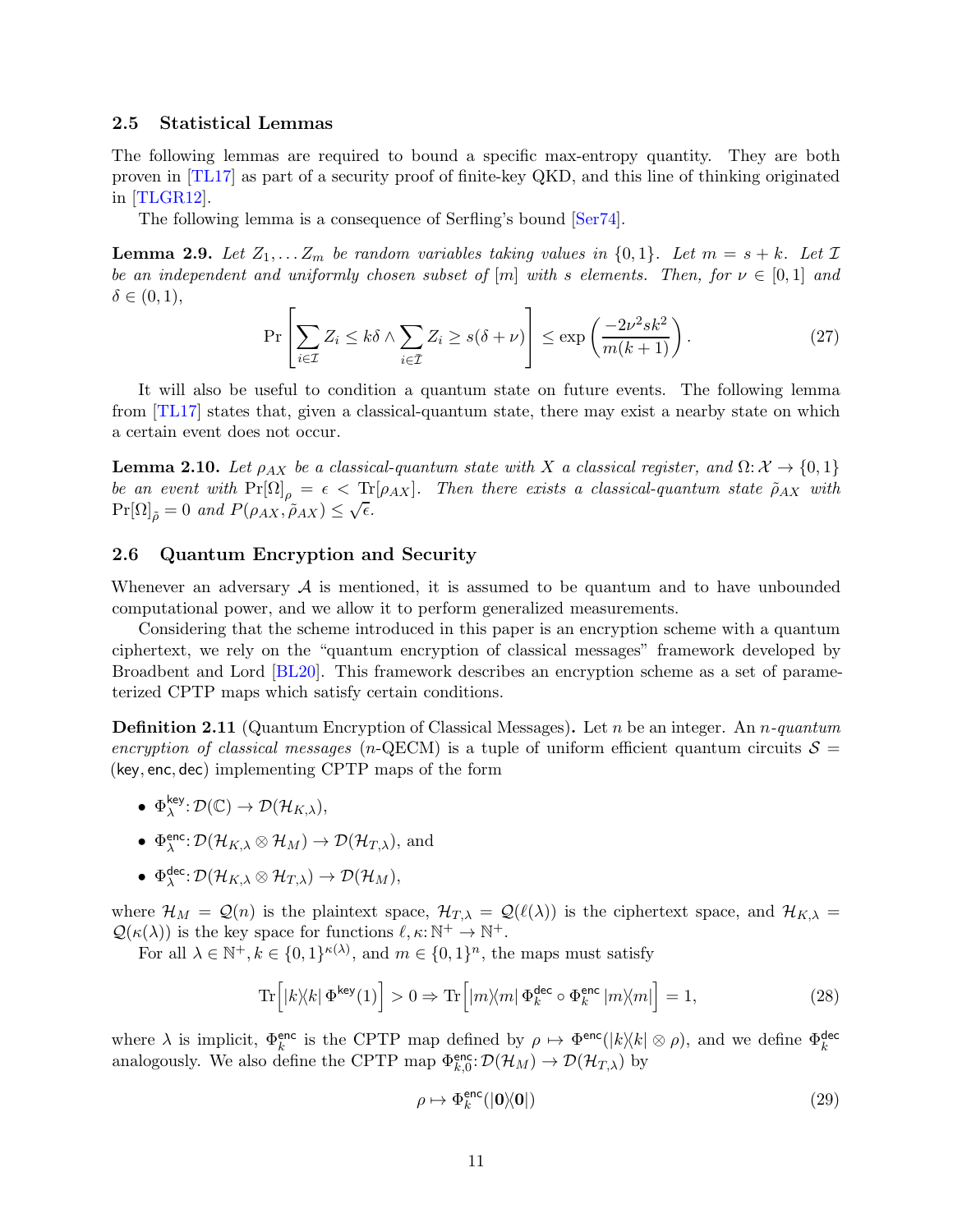where  $\mathbf{0} \in \{0,1\}^n$  is the all-zero bit string, and the CPTP map  $\Phi_{k,1}^{\text{enc}}: \mathcal{D}(\mathcal{H}_M) \to \mathcal{D}(\mathcal{H}_{T,\lambda})$  by

$$
\rho \mapsto \sum_{m \in \{0,1\}^n} \text{Tr}[|m\rangle\langle m| \rho] \cdot \Phi_k^{\text{enc}}(|m\rangle\langle m|). \tag{30}
$$

As part of the security of our scheme, we wish to ensure that should an adversary obtain a copy of the ciphertext and were to know that the original message is one of two hypotheses, she would not be able to distinguish between the hypotheses. We refer to this notion of security as ciphertext indistinguishability (called indistinguishable security in [\[BL20\]](#page-25-3)). It is best understood in terms of a scheme's resilience to an adversary performing what we refer to as a distinguishing attack.

**Definition 2.12** (Distinguishing Attack). Let  $S =$  (key, enc, dec) be an n-QECM. A distinguishing attack is a quantum adversary  $A = (A_0, A_1)$  implementing CPTP maps of the form

•  $A_{0,\lambda}: \mathcal{D}(\mathbb{C}) \to \mathcal{D}(\mathcal{H}_M \otimes \mathcal{H}_{S,\lambda})$  and

• 
$$
A_{1,\lambda}: \mathcal{D}(\mathcal{H}_{T,\lambda} \otimes \mathcal{H}_{S,\lambda}) \to \mathcal{D}(\mathcal{Q})
$$

<span id="page-11-2"></span>where  $\mathcal{H}_{S,\lambda} = \mathcal{Q}(s(\lambda))$  for a function  $s: \mathbb{N}^+ \to \mathbb{N}^+$ .

**Definition 2.13** (Ciphertext Indistinguishability). Let  $S = (key, enc, dec)$  be an n-QECM. Then we say that  $S$  has *ciphertext indistinguishability* if for all distinguishing attacks  $A$  there exists a negligible function  $\eta$  such that

$$
\mathbb{E}_{\substack{b \ k \leftarrow \mathcal{K}}} \mathop{\text{Tr}}\left[|b\rangle\langle b| A_{1,\lambda} \circ (\Phi_{k,b}^{\text{enc}} \otimes \mathbb{1}_S) \circ A_{0,\lambda}(1)\right] \le \frac{1}{2} + \eta(\lambda) \tag{31}
$$

where  $\lambda$  is implicit on the left-hand side,  $b \in \{0,1\}$ , and  $\mathcal{K}_{\lambda}$  is the random variable distributed on  $\{0,1\}^{\kappa(\lambda)}$  such that

$$
\Pr[\mathcal{K}_{\lambda} = k] = \text{Tr}\left[|k\rangle\langle k| \Phi_{\lambda}^{\text{key}}(1)\right].\tag{32}
$$

# <span id="page-11-0"></span>3 Security Definitions

<span id="page-11-1"></span>In this section, we introduce a new description of the certified deletion security notion. First, however, we must augment our QECM framework to allow it to detect errors on decryption.

**Definition 3.1** (Augmented Quantum Encryption of Classical Messages). Let  $n$  be an integer. Let  $S =$  (key, enc, dec) be an n-QECM. An n-augmented quantum encryption of classical messages (n-AQECM) is a tuple of uniform efficient quantum circuits  $\hat{\mathcal{S}} =$  (key, enc, dec, where dec implements a CPTP map of the form

$$
\Phi_{\lambda}^{\widehat{\text{dec}}}: \mathcal{D}(\mathcal{H}_{K,\lambda} \otimes \mathcal{H}_{T,\lambda}) \to \mathcal{D}(\mathcal{H}_M \otimes \mathcal{Q}). \tag{33}
$$

For all  $\lambda \in \mathbb{N}^+, k \in \{0,1\}^{\kappa(\lambda)}$ , and  $m \in \{0,1\}^n$ , the maps corresponding to the circuits must satisfy

$$
\operatorname{Tr}\left[|k\rangle\langle k|\,\Phi^{\text{key}}(1)\right] > 0 \Rightarrow \operatorname{Tr}\left[|m\rangle\langle m|\otimes|1\rangle\langle 1|\,\Phi_k^{\widehat{\text{dec}}}\circ\Phi_k^{\text{enc}}\,|m\rangle\langle m|\right] = 1,\tag{34}
$$

where  $\lambda$  is implicit,  $\Phi_k^{\text{enc}}$  is the CPTP map defined by  $\rho \mapsto \Phi^{\text{enc}}(|k\rangle\langle k| \otimes \rho)$ , and we define  $\Phi_k^{\text{dec}}$ analogously.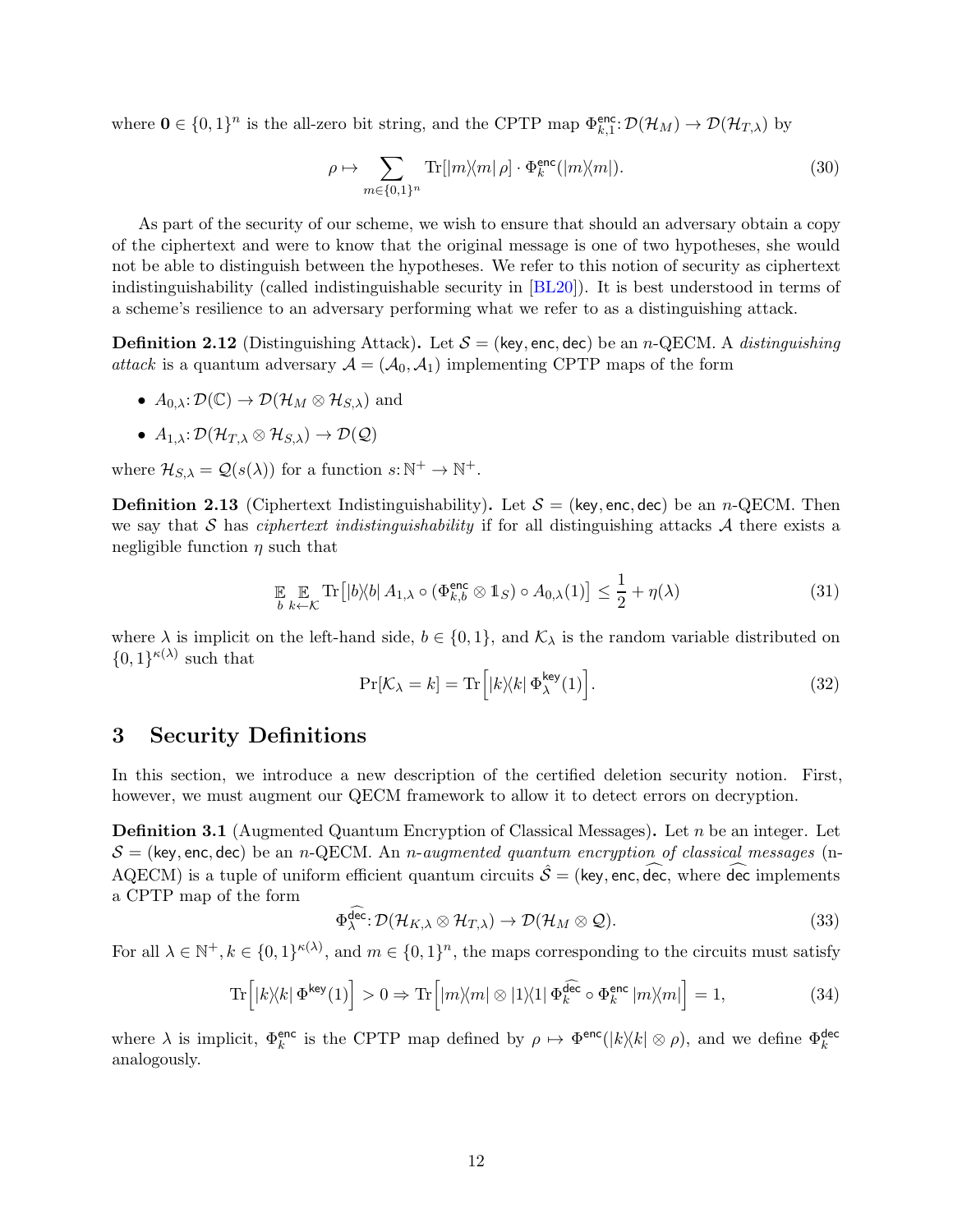The extra qubit (which will be referred to as a flag), though by itself without any apparent use, may serve as a way to indicate that the decryption process did not proceed as expected in any given run. In the case of decryption without error, the circuit should output  $|1\rangle\langle 1|$ , and in the case of decryption error, the circuit should output  $|0\rangle\langle 0|$ . This allows us to define a criterion by which an AQECM might be robust against a certain amount of noise.

Since the original QECM framework will no longer be used for the rest of this paper, we henceforth note that all further references to the QECM framework are in fact references to the AQECM framework.

**Definition 3.2** (Robust Quantum Encryption of Classical Messages). Let  $S = (key, enc, dec)$  be an n-QECM. We say that S is  $\epsilon$ -robust if, for all adversaries A implementing CPTP maps of the form

$$
A: \mathcal{D}(\mathcal{H}_{T,\lambda}) \to \mathcal{D}(\mathcal{H}_{T,\lambda}), \tag{35}
$$

and for two distinct messages  $m, m' \in \mathcal{H}_M$ , we have that

$$
\underset{k \leftarrow \mathcal{K}}{\mathbb{E}} \text{Tr} \Big[ \left| m' \right| \langle m' \right| \otimes |1 \rangle \langle 1 | \Phi_k^{\text{dec}} \circ A \circ \Phi_k^{\text{enc}} |m \rangle \langle m| \Big] \le \epsilon. \tag{36}
$$

In other words, a QECM is  $\epsilon$ -robust if, under interference by an adversary, the event that decryption yields a different message than was encrypted and that the decryption circuit approves of the outcome is less than or equal to  $\epsilon$ . This is functionally equivalent to a one-time quantum authentication scheme, where messages are classical (see e.g.  $[BCG^+02, GYZ17, DNS12]$  $[BCG^+02, GYZ17, DNS12]$  $[BCG^+02, GYZ17, DNS12]$  $[BCG^+02, GYZ17, DNS12]$  $[BCG^+02, GYZ17, DNS12]$ ).

Our description takes the form of an augmentation of the QECM framework described in [Definition 3.1.](#page-11-1) Given a QECM with key k and encrypting message  $m$ , the certified deletion property should guarantee that the recipient, Bob, cannot do the following two things simultaneously:

- Make Alice, the sender, accept his certificate of deletion; and
- Given k, recover information about  $m$ .

**Definition 3.3** (Certified Deletion Encryption). Let  $S = (key, enc, dec)$  be an n-QECM such that Let del and ver be efficient quantum circuits implemented by CPTP maps of the form

- $\bullet$   $\Phi_{\lambda}^{\mathsf{del}} \colon \mathcal{D}(\mathcal{H}_{T,\lambda}) \to \mathcal{D}(\mathcal{H}_{D,\lambda})$
- $\bullet \ \Phi^{\mathsf{ver}}_\lambda \colon \mathcal{D}(\mathcal{H}_{K,\lambda} \otimes \mathcal{H}_{D,\lambda}) \to \mathcal{D}(\mathcal{Q})$

where  $\mathcal{H}_{D,\lambda} = \mathcal{Q}(d(\lambda))$  for a function  $d: \mathbb{N}^+ \to \mathbb{N}^+$ .

For all  $\lambda \in \mathbb{N}^+$ ,  $k \in \{0,1\}^{\kappa(\lambda)}$ , and  $m \in \{0,1\}^n$ , the maps must satisfy

<span id="page-12-0"></span>
$$
\operatorname{Tr}\left[|k\rangle\langle k|\,\Phi^{\text{key}}(1)\right] > 0 \implies \operatorname{Tr}\left[|1\rangle\langle 1|\,\Phi^{\text{ver}}\circ\left(|k\rangle\langle k|\otimes\left(\Phi^{\text{del}}\circ\Phi_k^{\text{enc}}\,|m\rangle\langle m|\right)\right)\right] = 1\tag{37}
$$

where  $\lambda$  is implicit.

We call the tuple  $S' =$  (key, enc, dec, del, ver) an *n*-certified deletion encryption (*n*-CDE).

**Definition 3.4** (Certified Deletion Attack). Let  $S = (key, enc, dec, del, ver)$  be an *n*-CDE. A certified deletion attack is a quantum adversary  $A = (A_0, A_1, A_2)$  implementing CPTP maps of the form

- $A_0$   $\lambda: \mathcal{D}(\mathbb{C}) \to \mathcal{D}(\mathcal{H}_M \otimes \mathcal{H}_{S,\lambda}),$
- $A_{1,\lambda}: \mathcal{D}(\mathcal{H}_{T,\lambda} \otimes \mathcal{H}_{S,\lambda}) \to \mathcal{D}(\mathcal{H}_{D,\lambda} \otimes \mathcal{H}_{S,\lambda} \otimes \mathcal{H}_{T',\lambda}),$  and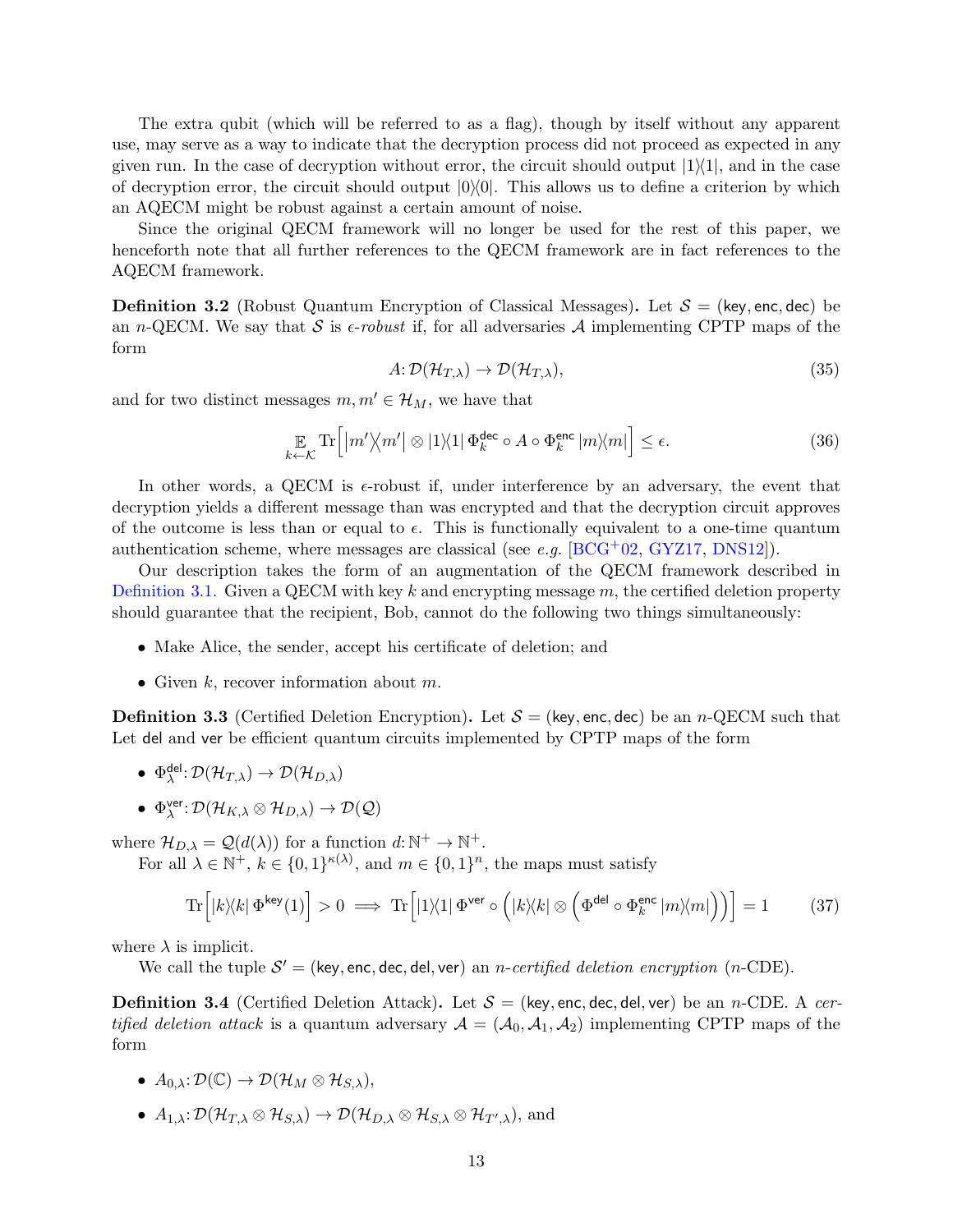•  $A_{2,\lambda}: \mathcal{D}(\mathcal{H}_{K,\lambda} \otimes \mathcal{H}_{S,\lambda} \otimes \mathcal{H}_{T',\lambda}) \to \mathcal{D}(\mathcal{Q})$ 

where  $\mathcal{H}_{S,\lambda} = \mathcal{Q}(s(\lambda))$  and  $\mathcal{H}_{T',\lambda} = \mathcal{Q}(\ell'(\lambda))$  for functions  $s, \ell' : \mathbb{N}^+ \to \mathbb{N}^+$ .

We are now ready to define our notion of certified deletion security. We refer the reader to [Section 1.1.1](#page-1-3) for an informal explanation of the definition, and we recall that notation  $\Phi_{k,b}^{\text{enc}}$  is defined in Eq.  $(29)$ .

<span id="page-13-0"></span>**Definition 3.5** (Certified Deletion Security). Let  $S =$  (key, enc, dec, del, ver) be an *n*-CDE. For any fixed and implicit  $\lambda \in \mathbb{N}^+$ , we define the CPTP map  $\Phi_k^{\text{ver}}: \mathcal{D}(\mathcal{H}_{K,\lambda} \text{ *otimes } \mathcal{H}_{D,\lambda}) \to \mathcal{D}(\mathcal{Q} \otimes \mathcal{H}_{K,\lambda})*$ by

$$
\rho \mapsto \Phi^{\text{ver}}(|k\rangle\langle k| \otimes \rho) \otimes |k\rangle\langle k| \,. \tag{38}
$$

Let  $b \in \{0,1\}$ , let A be a certified deletion attack, and let

$$
p_b = \left[ \mathbb{E}_{k \leftarrow \mathcal{K}} \operatorname{Tr} \left[ (|1, 1 \rangle \langle 1, 1|) (\mathbb{1} \otimes A_2) \circ (\Phi_k^{\text{ver}} \otimes \mathbb{1}_{ST'}) \circ A_1 \circ (\Phi_{k, b}^{\text{enc}} \otimes \mathbb{1}_S) \circ A_0(1) \right],\right. (39)
$$

where  $\lambda$  is implicit, and where  $\mathcal{K}_{\lambda}$  is the random variable distributed on  $\{0,1\}^{\kappa(\lambda)}$  such that

$$
\Pr[\mathcal{K}_{\lambda} = k] = \text{Tr}\left[|k\rangle\langle k| \Phi_{\lambda}^{\text{key}}(1)\right].\tag{40}
$$

Then we say that S is  $\eta$ -certified deletion secure if, for all certified deletion attacks A, there exists a negligible function  $\eta$  such that

<span id="page-13-4"></span>
$$
|p_0 - p_1| \le \eta(\lambda). \tag{41}
$$

# <span id="page-13-1"></span>4 Constructing an Encryption Scheme with Certified Deletion

<span id="page-13-3"></span>[Scheme 4.1](#page-13-3) aims to exhibit a noise-tolerant prepare-and-measure  $n$ -CDE with ciphertext indistinguishability and certified deletion security.

**Scheme 4.1** (Prepare-and-Measure Certified Deletion). Let  $n, \lambda, \tau, \mu, m = s + k$  be integers. Let  $\Theta = \{\theta \in \{0,1\}^m \mid \omega(\theta) = k\}.$  Let both  $\mathfrak{H}_{\text{ec}} := \{h: \{0,1\}^s \to \{0,1\}^r\}$  and  $\mathfrak{H}_{\text{pa}} := \{h: \{0,1\}^s \to \{0,1\}^s \}$  $\{0,1\}^n$  be universal<sub>2</sub> families of hash functions. Let synd:  $\{0,1\}^n \to \{0,1\}^{\mu}$  be an error syndrome function, let corr:  $\{0,1\}^n \times \{0,1\}^n \to \{0,1\}^n$  be the corresponding function used to calculate the corrected string, and let  $\delta \in [0,1]$  be a tolerated error rate for verification. We define a noisetolerant prepare-and-measure n-CDE by Circuits 1-5. This scheme satisfies Equation  $(37)$ . It is therefore an n-CDE.

# <span id="page-13-2"></span>5 Security Analysis

In this section, we present the security analysis for [Scheme 4.1:](#page-13-3) in [Section 5.1,](#page-16-0) we show the security of the scheme in terms of an encryption scheme, then, in [Section 5.2,](#page-16-1) we show that the scheme is correct and robust. Finally in [Section 5.3,](#page-17-1) we show that the scheme is a certified deletion scheme.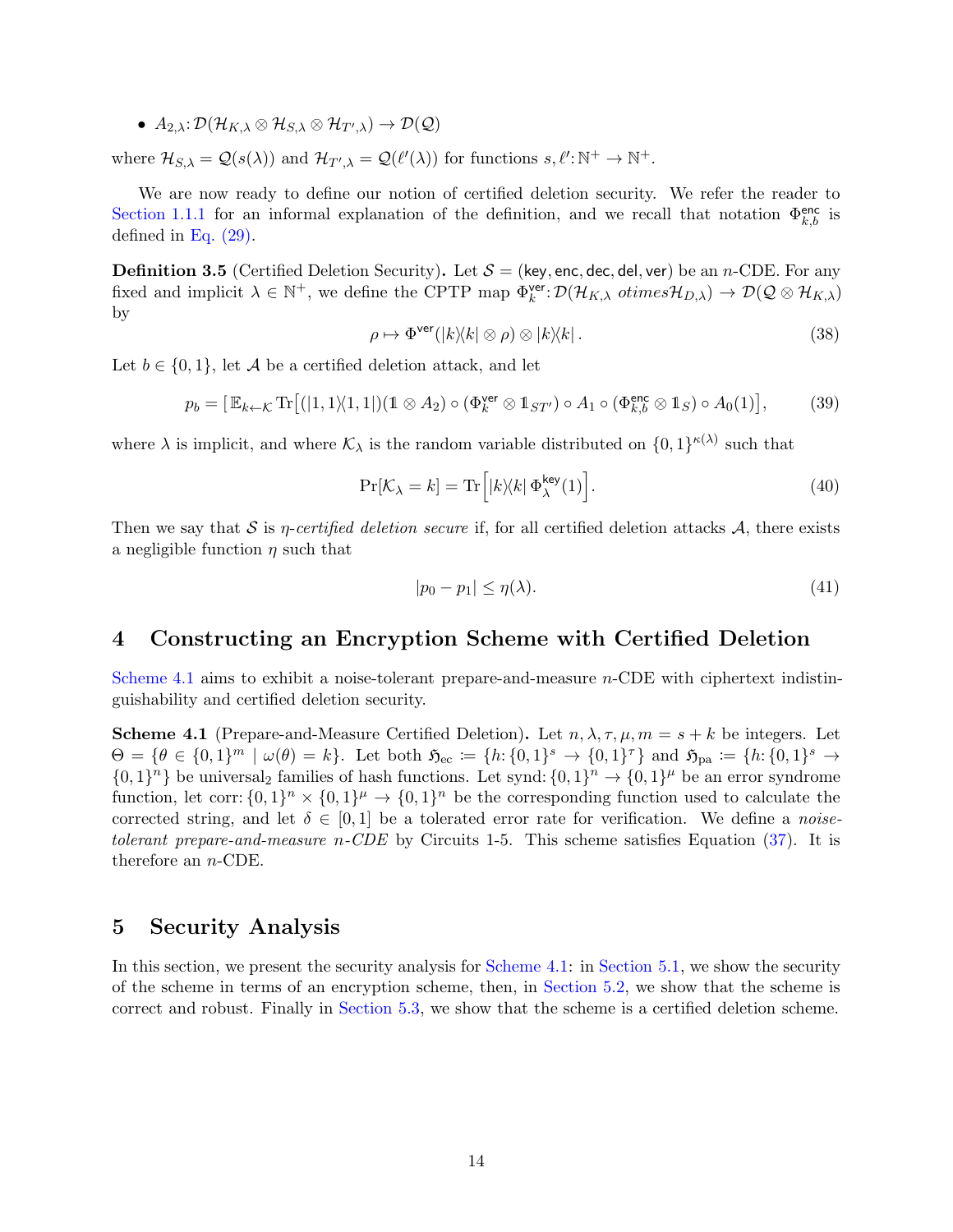| $M_A^{\theta,x}$                                      | Measurement operator acting on system A with setting $\theta$ and outcome x                             |
|-------------------------------------------------------|---------------------------------------------------------------------------------------------------------|
| $\mathcal{M}^{\mathcal{I}}_{A\rightarrow X S^\Theta}$ | Measurement map applied on the qubits of system A indexed by $\mathcal I$ , with setting $S^{\Theta}$ , |
|                                                       | and outcome stored in register $X$                                                                      |
| $\lambda$                                             | Security parameter                                                                                      |
| $\boldsymbol{n}$                                      | Length, in bits, of the message                                                                         |
| $m = \kappa(\lambda)$                                 | Total number of qubits sent from encrypting party to decrypting party                                   |
| k <sub>i</sub>                                        | Length, in bits, of the string used for verification of deletion                                        |
| $s = m - k$                                           | Length, in bits, of the string used for extracting randomness                                           |
| $\tau = \tau(\lambda)$                                | Length, in bits, of error correction hash                                                               |
| $\mu = \mu(\lambda)$                                  | Length, in bits, of error syndrome                                                                      |
|                                                       | Basis in which the encrypting party prepares her quantum state                                          |
| $\delta$                                              | Threshold error rate for the verification test                                                          |
| $\Theta$                                              | Set of possible bases from which $\theta$ is chosen                                                     |
| $\mathfrak{H}_{\mathrm{pa}}$                          | Universal <sub>2</sub> family of hash functions used in the privacy amplification scheme                |
| $\mathfrak{H}_{\mathrm{ec}}$                          | Universal <sub>2</sub> family of hash functions used in the error correction scheme                     |
| $H_{\rm pa}$                                          | Hash function used in the privacy amplification scheme                                                  |
| $H_{\rm ec}$                                          | Hash function used in the error correction scheme                                                       |
| $S^{\Theta}$                                          | Seed for the choice of $\theta$                                                                         |
| $S^{H_{\mathrm{pa}}}$                                 | Seed for the choice of the hash function used in the error correction scheme                            |
| $S^{H_{\rm ec}}$                                      | Seed for the choice of the hash function used in the privacy amplification scheme                       |
| synd                                                  | Function that computes the error syndrome                                                               |
| corr                                                  | Function that computes the corrected string                                                             |

Table 1: Overview of nomenclature used in [Section 4](#page-13-1) and [Section 5](#page-13-2)

Circuit 1: The key generation circuit key.

Input : None. **Output**: A key state  $\rho \in \mathcal{D}(\mathcal{Q}(k+m+n+\mu+\tau) \otimes \mathfrak{H}_{\text{pa}} \otimes \mathfrak{H}_{\text{ec}})).$ **1** Sample  $\theta \overset{\$}{\leftarrow} \Theta$ . 2 Sample  $r|_{\bar{\mathcal{I}}} \stackrel{\$}{\leftarrow} \{0,1\}^k$  where  $\bar{\mathcal{I}} = \{i \in [m] \mid \theta_i = 1\}.$ **3** Sample  $u \overset{\$}{\leftarrow} \{0,1\}^n$ . 4 Sample  $d \xleftarrow{\$} \{0,1\}^{\mu}$ . 5 Sample  $e \stackrel{\$}{\leftarrow} \{0,1\}^{\tau}$ . 6 Sample  $H_{\text{pa}} \overset{\$}{\leftarrow} \mathfrak{H}_{\text{pa}}.$ 7 Sample  $H_{\text{ec}} \overset{\$}{\leftarrow} \mathfrak{H}_{\text{ec}}$ . 8 Output  $\rho = |r|_{\bar{\mathcal{I}}}, \theta, u, d, e, H_{\text{pa}}, H_{\text{ec}}\rangle\langle r|_{\bar{\mathcal{I}}}, \theta, u, d, e, H_{\text{pa}}, H_{\text{ec}}|.$ 

# Circuit 2: The encryption circuit enc.

**Input** : A plaintext state  $|msg\rangle$ (msg $| \in \mathcal{D}(\mathcal{Q}(n))$  and a key state  $|r|_{\bar{\mathcal{I}}}, \theta, u, d, e, H_{\text{pa}}, H_{\text{ec}}\rangle\langle r|_{\bar{\mathcal{I}}}, \theta, u, d, e, H_{\text{pa}}, H_{\text{ec}}| \in \mathcal{D}(\mathcal{Q}(k+m+n+\mu+\tau)\otimes\mathfrak{H}_{\text{pa}}\otimes\mathfrak{H}_{\text{ec}}).$ **Output**: A ciphertext state  $\rho \in \mathcal{D}(\mathcal{Q}(m + n + \tau + \mu)).$ **1** Sample  $r|_{\mathcal{I}} \stackrel{\$}{\leftarrow} \{0,1\}^s$  where  $\mathcal{I} = \{i \in [m] \mid \theta_i = 0\}.$ 2 Compute  $x = H_{pa}(r|\tau)$  where  $\mathcal{I} = \{i \in [m] \mid \theta_i = 0\}.$ 3 Compute  $p = H_{\text{ec}}(r|_{\mathcal{I}}) \oplus d$ . 4 Compute  $q = \text{synd}(r|_{\mathcal{I}}) \oplus e$ . 5 Output  $\rho = \left| r^{\theta} \bigtimes r^{\theta} \right| \otimes \left| \mathsf{msg} \oplus x \oplus u, p, q \bigtimes \mathsf{msg} \oplus x \oplus u, p, q \right|.$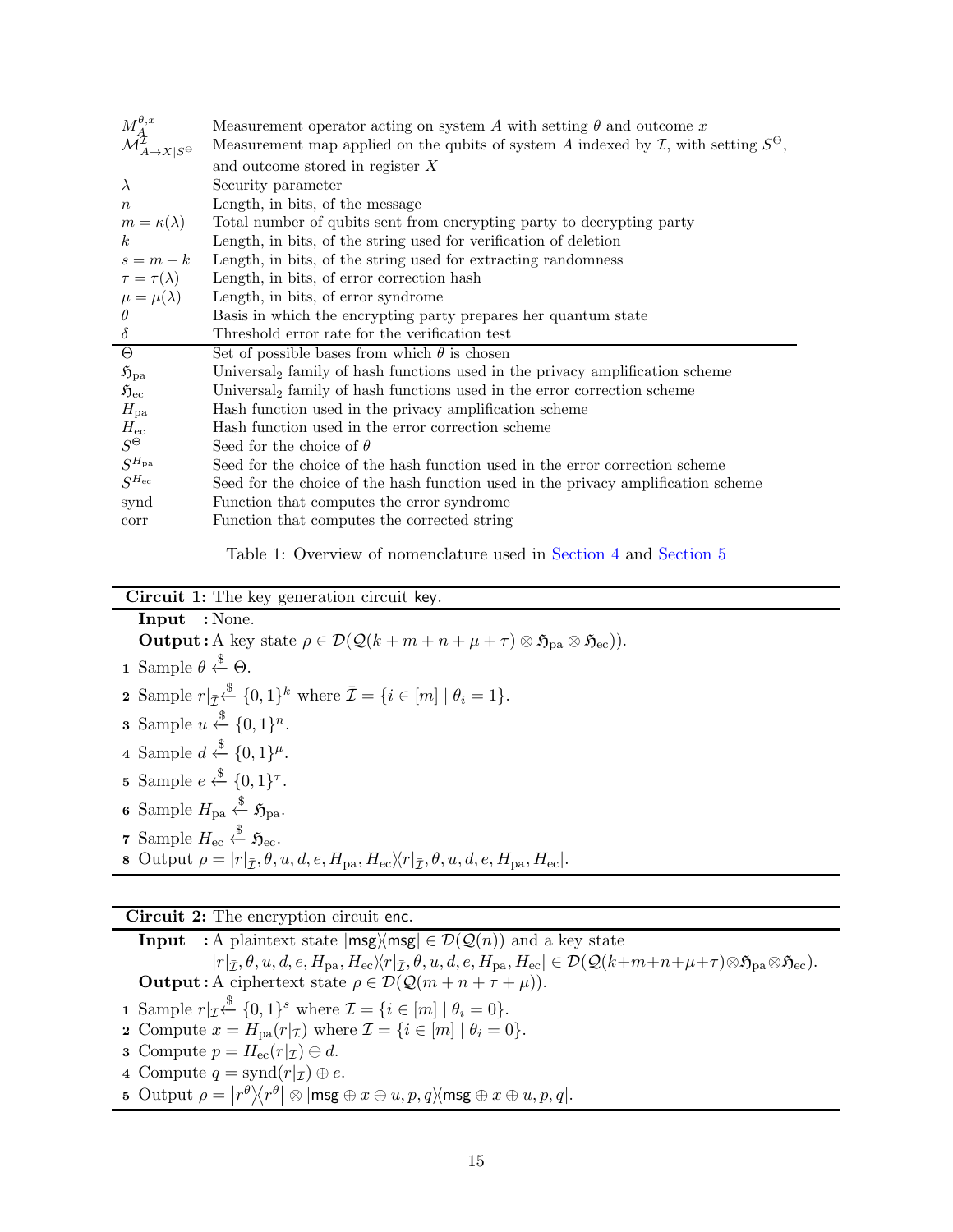Circuit 3: The decryption circuit dec.

Input : A key state  $|r|_{\bar{\tau}}, \theta, u, d, e, H_{\text{pa}}, H_{\text{ec}}\rangle\langle r|_{\bar{\tau}}, \theta, u, d, e, H_{\text{pa}}, H_{\text{ec}}| \in \mathcal{D}(\mathcal{Q}(k+m+n+\mu+\tau)\otimes\mathfrak{H}_{\text{pa}}\otimes\mathfrak{H}_{\text{ec}})$ and a ciphertext  $\rho \otimes |c, p, q \rangle \langle c, p, q | \in \mathcal{D}(\mathcal{Q}(m + n + \mu + \tau)).$ **Output**: A plaintext state  $\sigma \in \mathcal{D}(\mathcal{Q}(n))$  and an error flag  $\gamma \in \mathcal{D}(\mathcal{Q})$ . 1 Compute  $\rho' = H^{\theta} \rho H^{\theta}$ . **2** Measure  $\rho'$  in the computational basis. Call the result r. 3 Compute  $r' = \text{corr}(r | \mathcal{I}, q \oplus e)$  where  $\mathcal{I} = \{i \in [m] \mid \theta_i = 0\}.$ 4 Compute  $p' = H_{\text{ec}}(r') \oplus d$ . 5 If  $p \neq p'$ , then set  $\gamma = |0\rangle\langle 0|$ . Else, set  $\gamma = |1\rangle\langle 1|$ . 6 Compute  $x' = H_{\text{pa}}(r')$ . 7 Output  $\sigma \otimes \gamma = |c \oplus x' \oplus u \rangle \langle c \oplus x' \oplus u | \otimes \gamma$ .

| Circuit 4: The deletion circuit del.                                                                                      |  |
|---------------------------------------------------------------------------------------------------------------------------|--|
| <b>Input</b> : A ciphertext $\rho \otimes  c, p, q \rangle \langle c, p, q   \in \mathcal{D}(\mathcal{Q}(m+n+\mu+\tau)).$ |  |
| <b>Output</b> : A certificate string state $\sigma \in \mathcal{D}(\mathcal{Q}(m))$ .                                     |  |
| $\mathbf{M}$ . The $\mathbf{M}$ is $\mathbf{M}$                                                                           |  |

- 1 Measure  $\rho$  in the Hadamard basis. Call the output y.
- 2 Output  $\sigma = |y\rangle\langle y|$ .

### Circuit 5: The verification circuit ver.

Input : A key state  $|r|_{\bar{\mathcal{I}}}, \theta, u, d, e, H_{\text{pa}}, H_{\text{ec}}\rangle\langle r|_{\bar{\mathcal{I}}}, \theta, u, d, e, H_{\text{pa}}, H_{\text{ec}}| \in \mathcal{D}(\mathcal{Q}(k+m+n+\mu+\tau)\otimes\mathfrak{H}_{\text{pa}}\otimes\mathfrak{H}_{\text{ec}})$ and a certificate string state  $|y\rangle\langle y| \in \mathcal{D}(\mathcal{Q}(m)).$ Output : A bit. 1 Compute  $\hat{y}' = \hat{y}|_{\bar{\mathcal{I}}}$  where  $\bar{\mathcal{I}} = \{i \in [m] \mid \theta_i = 1\}.$ 2 Compute  $q = r|_{\bar{\mathcal{I}}}$ . **3** If  $\omega(q \oplus \hat{y}') < k\delta$ , output 1. Else, output 0.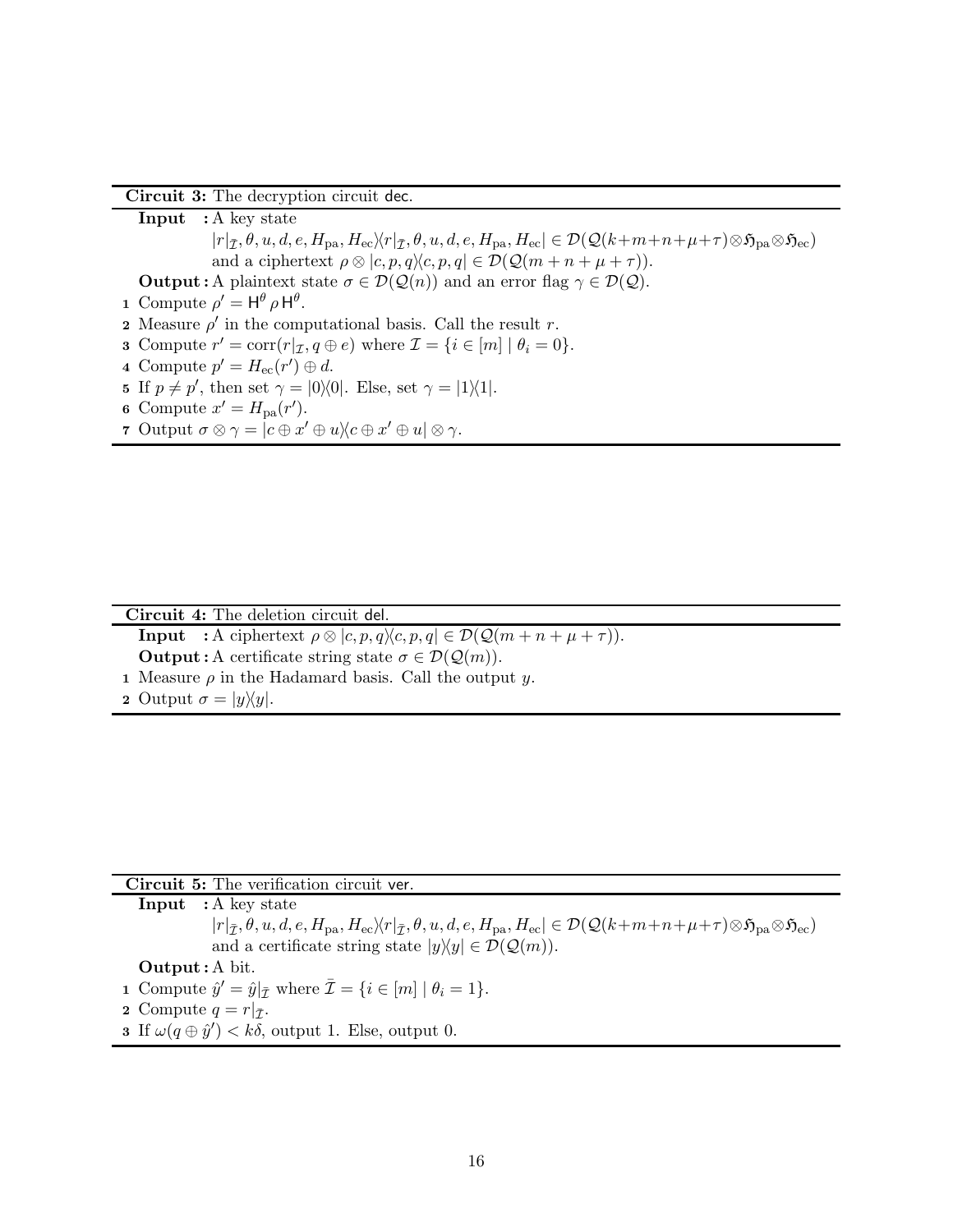### <span id="page-16-0"></span>5.1 Ciphertext Indistinguishability

In considering whether [Scheme 4.1](#page-13-3) has ciphertext indistinguishability [\(Definition 2.13\)](#page-11-2), one need only verify that an adversary, given a ciphertext, would not be able to discern whether a known message was encrypted.

**Theorem 5.1.** [Scheme 4.1](#page-13-3) has ciphertext indistinguishability.

*Proof.* For any distinguishing attack  $A = (A_0, A_1)$ , any state  $\rho = \rho_S \otimes |\text{msg}\rangle$ (msg $| \in \mathcal{D}(\mathcal{H}_S \otimes \mathcal{Q}(n))$ ), and where  $k = (r, \theta, u, d, e, H_{pa}, H_{ec}) \in \{0, 1\}^{m+n+\mu+\tau} \times \mathfrak{H}_{pa} \times \mathfrak{H}_{ec}$  is a key, we have that

$$
\mathbb{E}\left(\mathbb{1}_{S}\otimes\Phi_{k,1}^{\text{enc}}\right)(\rho) = \frac{1}{2^{m+n+\mu+\tau}|\mathfrak{H}_{\text{pa}}||\mathfrak{H}_{\text{ec}}|} \sum_{k} \rho_{S} \otimes \left|r^{\theta}\right\rangle\!\!\left\langle r^{\theta}\right| \otimes |\text{msg} \oplus x \oplus u, p, q\rangle\!\!\langle \text{msg} \oplus x \oplus u, p, q|
$$

$$
= \frac{1}{2^{m+n+\mu+\tau}|\mathfrak{H}_{\text{pa}}||\mathfrak{H}_{\text{ec}}|} \sum_{k} \rho_{S} \otimes \left|r^{\theta}\right\rangle\!\!\left\langle r^{\theta}\right| \otimes |x \oplus u, p, q\rangle\!\!\langle x \oplus u, p, q|
$$

$$
= \mathbb{E}\left(\mathbb{1}_{S} \otimes \Phi_{k,0}^{\text{enc}}\right)(\rho),
$$

where the second equality is due to the uniform distribution of both  $\text{msg } \oplus x \oplus u$  and u. Therefore, an adversary can do no better than guess b correctly half of the time in a distinguishing attack. This implies perfect ciphertext indistinguishability with  $\eta = 0$ .  $\Box$ 

#### <span id="page-16-1"></span>5.2 Correctness

Thanks to the syndrome and correction functions included in the scheme, the decryption circuit is robust against a certain amount of noise; that is, below such a level of noise, the decryption circuit outputs Alice's original message with high probability. This noise threshold is determined by the distance of the linear code used. In particular, where  $\Delta$  is the distance of the code, decryption should proceed normally as long as fewer than  $\lfloor \frac{\Delta-1}{2} \rfloor$  $\frac{-1}{2}$  errors occur to the quantum encoding of  $r|_{\mathcal{I}}$ during transmission through the quantum channel.

To account for greater levels of noise (such as may occur in the presence of an adversary), we show that the error correction measures implemented in [Scheme 4.1](#page-13-3) ensure that errors in decryption are detected with high probability. In other words, we show that the scheme is  $\epsilon_{\rm rob}$ -robust, where  $\epsilon_{\text{rob}} \coloneqq \frac{1}{2^{\tau}}$  $\frac{1}{2^{\tau}}$ .

Recall that  $\tau$  is the length of the error correction hash, and that  $\mu$  is the length of the error correction syndrome. Consider that Bob has received a ciphertext state  $\rho_B \otimes |c, p, q\rangle \langle c, p, q| \in$  $\mathcal{D}(\mathcal{Q}(m+n+\mu+\tau))$  and a key  $(r|_{\bar{\mathcal{I}}}, \theta, u, d, e, H_{\text{pa}}, H_{\text{ec}}) \in \Theta \times \{0, 1\}^{n+\mu+\tau} \times \mathfrak{H}_{\text{pa}} \times \mathfrak{H}_{\text{ec}}.$  Given  $\theta$ , Bob learns I. This allows him to perform the following measurement on  $\rho_B$ :

$$
\mathcal{M}_{B \to Y}^{\mathcal{I}}(\cdot) = \sum_{y \in \{0,1\}^s} |y\rangle_Y \left(M_{B_{\mathcal{I}}}^{0,y}\right) \cdot \left(M_{B_{\mathcal{I}}}^{0,y}\right)^{\dagger} \langle y|_Y \tag{42}
$$

The new register Y contains a hypothesis of the random string Alice used in generating  $c$ . Since  $\rho_B$  was necessarily transmitted through a quantum channel, it may have been altered due to noise. Bob calculates a corrected estimate:  $\hat{x} = \text{corr}(y, q \oplus e)$ . Finally, he compares a hash of the estimate with  $p \oplus d$ , which is the hash of Alice's corresponding randomness. This procedure is represented by a function ec:  $\{0,1\}^s \times \{0,1\}^{\mu} \times \mathfrak{H}_{\text{ec}} \to \{0,1\}$  defined by

$$
ec(x, y) = \begin{cases} 0 & \text{if } H_{ec}(x) \neq y \\ 1 & \text{else.} \end{cases}
$$
 (43)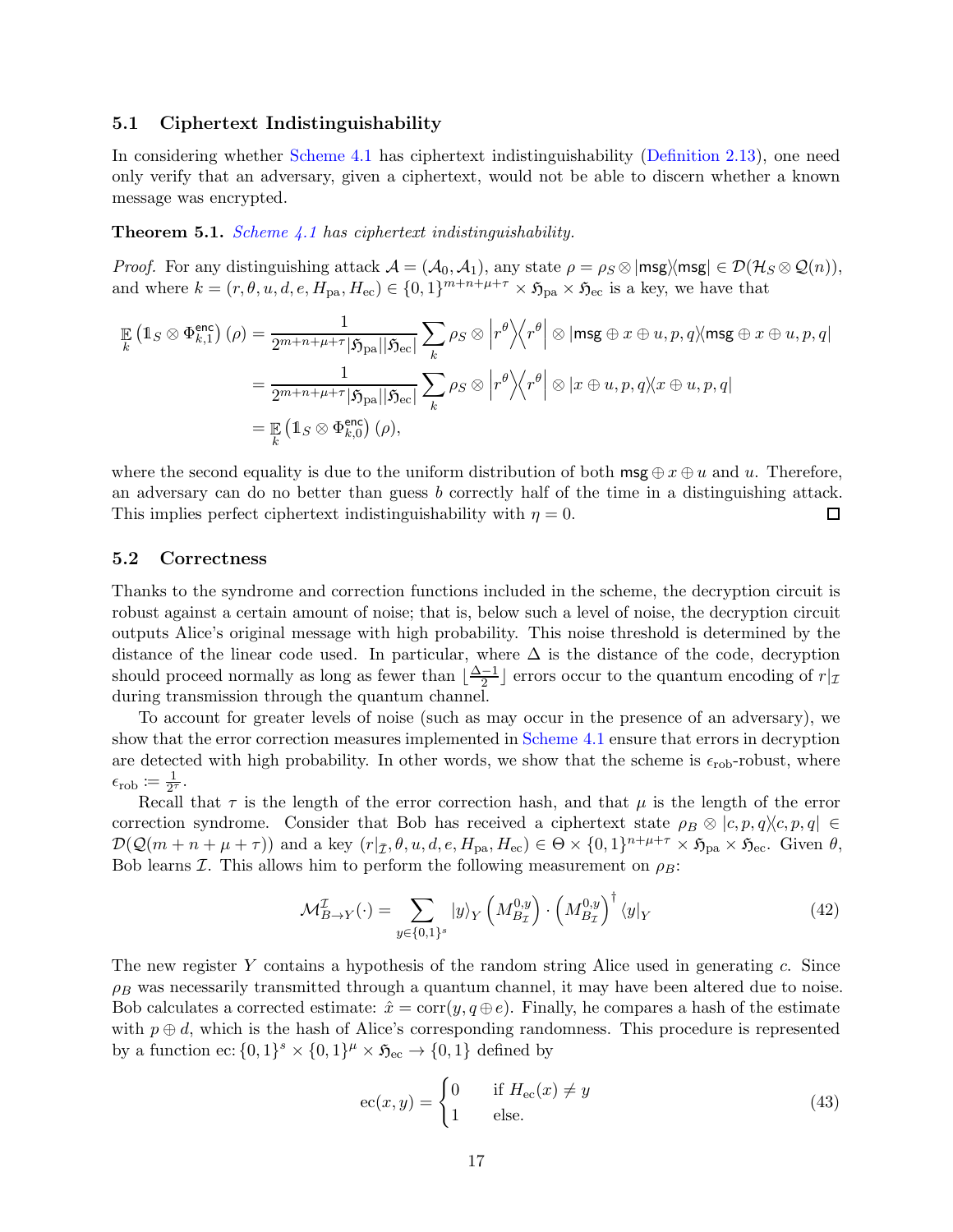To record the value of this test, we use a flag  $F^{\text{ec}} := \text{ec}(\hat{x}, p \oplus d)$ . It is very unlikely that both  $F<sup>ec</sup> = 1$  and the outcome of Bob's decryption procedure is not equal to Alice's originally intended message. This is shown in the following proposition, the proof of which follows that of an analogous theorem in [\[TL17\]](#page-27-5).

**Theorem 5.2.** If  $r|_{\mathcal{I}} \in \{0,1\}^m$  is the random string Alice samples in encryption, and  $\hat{x} = \text{corr}(y, q \oplus$ e), then

$$
\Pr[H_{pa}(r|_{\mathcal{I}}) \neq H_{pa}(\hat{x}) \land F^{ec} = 1] \leq \frac{1}{2^{\tau}}.
$$
\n(44)

Proof.

$$
\Pr[H_{\text{pa}}(r|_{\mathcal{I}}) \neq H_{\text{pa}}(\hat{x}) \land F^{\text{ec}} = 1] = \Pr[H_{\text{pa}}(r|_{\mathcal{I}}) \neq H_{\text{pa}}(\hat{x}) \land H_{\text{ec}}(p \oplus d) = H_{\text{ec}}(\hat{x})]
$$
(45)

$$
= \Pr[H_{\text{pa}}(r|_{\mathcal{I}}) \neq H_{\text{pa}}(\hat{x}) \land H_{\text{ec}}(r|_{\mathcal{I}}) = H_{\text{ec}}(\hat{x})]
$$
(46)

$$
\leq \Pr[r|\mathbf{x} \neq \hat{\mathbf{x}} \land H_{\text{ec}}(r|\mathbf{x}) = H_{\text{ec}}(\hat{\mathbf{x}})] \tag{47}
$$

$$
= \Pr[r|\mathbf{x} \neq \hat{x}] \Pr[H_{\text{ec}}(r|\mathbf{x}) = H_{\text{ec}}(\hat{x})]
$$
\n(48)

$$
\leq \Pr[H_{\rm ec}(r|_{\mathcal{I}}) = H_{\rm ec}(\hat{x}) \mid r|_{\mathcal{I}} \neq \hat{x}] \tag{49}
$$

$$
\leq \frac{1}{\|\mathfrak{H}_{ec}\|}\tag{50}
$$

$$
=\frac{1}{2^{\tau}}.
$$

#### <span id="page-17-1"></span>5.3 Certified Deletion Security

We now prove certified deletion security of [Scheme 4.1.](#page-13-3) Our technique consists in formalizing a game [\(Game 5.3\)](#page-17-0) that corresponds to the security definition [\(Definition 3.5\)](#page-13-0) applied to [Scheme 4.1.](#page-13-3) Next, we develop an entanglement-based sequence of interactions [\(Game 5.4\)](#page-18-0) which accomplish the same task as in the previous Game. We analyze this game and afterwards we show formally that the aforementioned analysis, via its relation to [Game 5.3,](#page-17-0) implies the certified deletion security of [Scheme 4.1.](#page-13-3) To begin, we describe a game which exhibits a certified deletion attack on [Scheme 4.1,](#page-13-3) and which thus allows us to examine whether the scheme has certified deletion security. In what follows, the challenger represents the party who would normally encrypt and send the message (Alice), and the adversary  $A$  represents the recipient (Bob). The adversary sends the challenger a candidate message  $\text{msg}_0 \in \{0,1\}^n$  and Alice chooses, with uniform randomness, whether to encrypt  $0<sup>n</sup>$  or msg<sub>0</sub>; security holds if, for any adversary, the probabilities of the following two events are negligibly close:

- verification passes and Bob outputs 1, in the case that Alice encrypted  $0^n$ ;
- verification passes and Bob output 1, in the case that Alice encrypted  $msg_0$ .

<span id="page-17-0"></span>Game 5.3 (Prepare-and-Measure Game). Let  $S = (key, enc, dec, del, ver)$  be an n-CDE with  $\lambda$ implicit, and with circuits defined as in [Scheme 4.1.](#page-13-3) Let  $A = (A_0, A_1, A_2)$  be a certified deletion attack. The game is parametric in  $b \stackrel{\$}{\leftarrow} \{0,1\}$  and is called [Game 5.3\(](#page-17-0)*b*)..

1. Run  $|\mathsf{msg}_0\rangle\langle\mathsf{msg}_0|_M \otimes \rho_S \leftarrow A_0(1)$ . Generate

$$
|\theta, u, d, e, H_{\text{pa}}, H_{\text{ec}}, r|_{\bar{\mathcal{I}}}\rangle\langle\theta, u, d, e, H_{\text{pa}}, H_{\text{ec}}, r|_{\bar{\mathcal{I}}}\rangle_K \leftarrow \Phi^{\text{key}}.
$$
 (51)

Denote

$$
\mathsf{msg} := \begin{cases} 0^n & \text{if } b = 0 \\ \mathsf{msg}_0 & \text{if } b = 1. \end{cases} \tag{52}
$$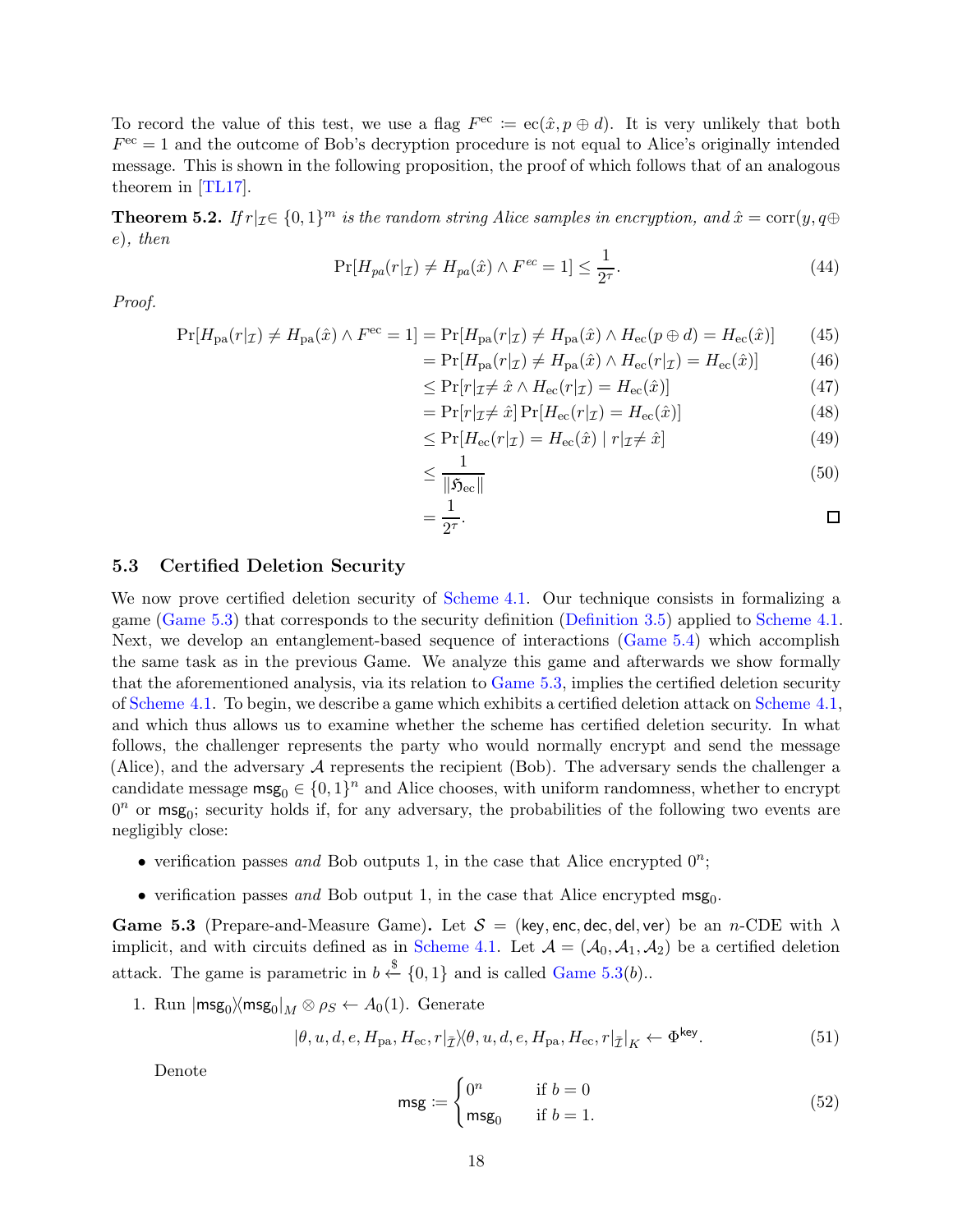Compute

$$
\left|r^{\theta}\right\rangle\!\!\left\langle r^{\theta}\right|_{T}\otimes\left|\operatorname{msg}\oplus x\oplus u,p,q\right\rangle\!\!\left\langle\operatorname{msg}\oplus x\oplus u,p,q\right|_{T} \leftarrow \Phi^{\text{enc}}(\left|\theta,u,d,e,H_{\text{pa}},H_{\text{ec}},r\right|_{\bar{\mathcal{I}}})\!\!\left\langle \theta,u,d,e,H_{\text{pa}},H_{\text{ec}},r\right|_{\bar{\mathcal{I}}}\right|_{K}\otimes\left|\operatorname{msg}\right\rangle\!\!\left\langle\operatorname{msg}|_{M}\right\rangle. \tag{53}
$$

2. Run

$$
|y\rangle\langle y|_D \otimes \rho'_S \otimes \rho_{T'} \leftarrow A_1(|r^{\theta}\rangle\langle r^{\theta}|_T \otimes |\text{msg} \oplus x \oplus u, p, q\rangle\langle \text{msg} \oplus x \oplus u, p, q|_T \otimes \rho_S). \tag{54}
$$

Compute

$$
\Gamma(\text{ok}) \leftarrow \Phi^{\text{ver}}(|\theta, u, d, e, H_{\text{pa}}, H_{\text{ec}}, r|_{\bar{\mathcal{I}}}\rangle\langle\theta, u, d, e, H_{\text{pa}}, H_{\text{ec}}, r|_{\bar{\mathcal{I}}}\rangle_K \otimes |y\rangle\langle y|_D). \tag{55}
$$

3. If  $ok = 1$ , run

$$
|b'\rangle\langle b'| \leftarrow A_2(|r|_{\bar{\mathcal{I}}}, \theta, u, d, e, H_{\text{pa}}, H_{\text{ec}}\rangle\langle r|_{\bar{\mathcal{I}}}, \theta, u, d, e, H_{\text{pa}}, H_{\text{ec}}|_{K'} \otimes \rho_S' \otimes \rho_{T'}); \tag{56}
$$

else,  $b' \coloneqq 0$ .

Let  $p_b$  be the probability that the output of [Game 5.3\(](#page-17-0)b) is 1. Comparing [Game 5.3](#page-17-0) with [Definition 3.5,](#page-13-0) we note that the former runs the adversary to the end only in the case that  $ok = 1$ , while the latter runs the adversary to the end in both cases. However, the obtained distribution for  $p_b$  is the same, since in [Game 5.3,](#page-17-0)  $p_b = 1$  whenever the adversary outputs 1 and  $ok = 1$ . Hence we wish to bound  $|p_0 - p_1|$  in [Game 5.3.](#page-17-0) Instead of directly analyzing [Game 5.3,](#page-17-0) we analyze a game wherein the parties use entanglement; this allows us to express the game in a format that is conducive for the analysis that follows.

<span id="page-18-0"></span>Game 5.4 (EPR Game). Alice is the sender, and Bob is the recipient and adversary. The game is parametric in  $b \stackrel{\$}{\leftarrow} \{0, 1\}$  and is called [Game 5.4\(](#page-18-0)*b*).

- <span id="page-18-1"></span>1. Bob selects a string  $\text{msg}_0 \in \{0,1\}^n$  and sends  $\text{msg}_0$  to Alice. Bob prepares a tripartite state  $\rho_{ABB'} \in \mathcal{D}(\mathcal{Q}(3m))$  where each system contains m qubits. Bob sends the A system to Alice and keeps the systems  $B$  and  $B'$ . Bob measures the  $B$  system in the Hadamard basis and obtains a string  $y \in \{0, 1\}^m$ . Bob sends y to Alice.
- <span id="page-18-2"></span>2. Alice samples  $\theta \stackrel{\$}{\leftarrow} \Theta$ ,  $r|_{\bar{\mathcal{I}}} \stackrel{\$}{\leftarrow} \{0,1\}^k$ ,  $u \stackrel{\$}{\leftarrow} \{0,1\}^n$ ,  $d \stackrel{\$}{\leftarrow} \{0,1\}^{\mu}$ ,  $e \stackrel{\$}{\leftarrow} \{0,1\}^{\tau}$ ,  $H_{\text{pa}} \stackrel{\$}{\leftarrow} \mathfrak{H}_{\text{pa}}$ and  $H_{ec} \stackrel{\$}{\leftarrow} \mathfrak{H}_{ec}$ . She applies a CPTP map to system A which measures  $A_i$  according to the computational basis if  $\theta_i = 0$  and the Hadamard basis if  $\theta_i = 1$ . Call the result r. Let  $\mathcal{I} = \{i \in [m] \mid \theta_i = 0\}.$  Alice computes  $x = H_{pa}(r|\mathcal{I}), p = H_{ec}(r|\mathcal{I}) \oplus d$ , and  $q = \text{synd}(r|\mathcal{I}) \oplus e$ . Alice selects a message:

$$
\mathsf{msg} \coloneqq \begin{cases} 0^n & \text{if } b = 0 \\ \mathsf{msg}_0 & \text{if } b = 1. \end{cases} \tag{57}
$$

If  $\omega(y \oplus r |_{\overline{I}}) < k\delta$ ,  $ok \coloneqq 1$  and Alice sends

$$
(\text{msg } \oplus x \oplus u, r|_{\bar{\mathcal{I}}}, \theta, u, d, e, p, q, H_{\text{pa}}, H_{\text{ec}})
$$
\n
$$
(58)
$$

to Bob. Else,  $ok := 0$  and  $b := 0$ .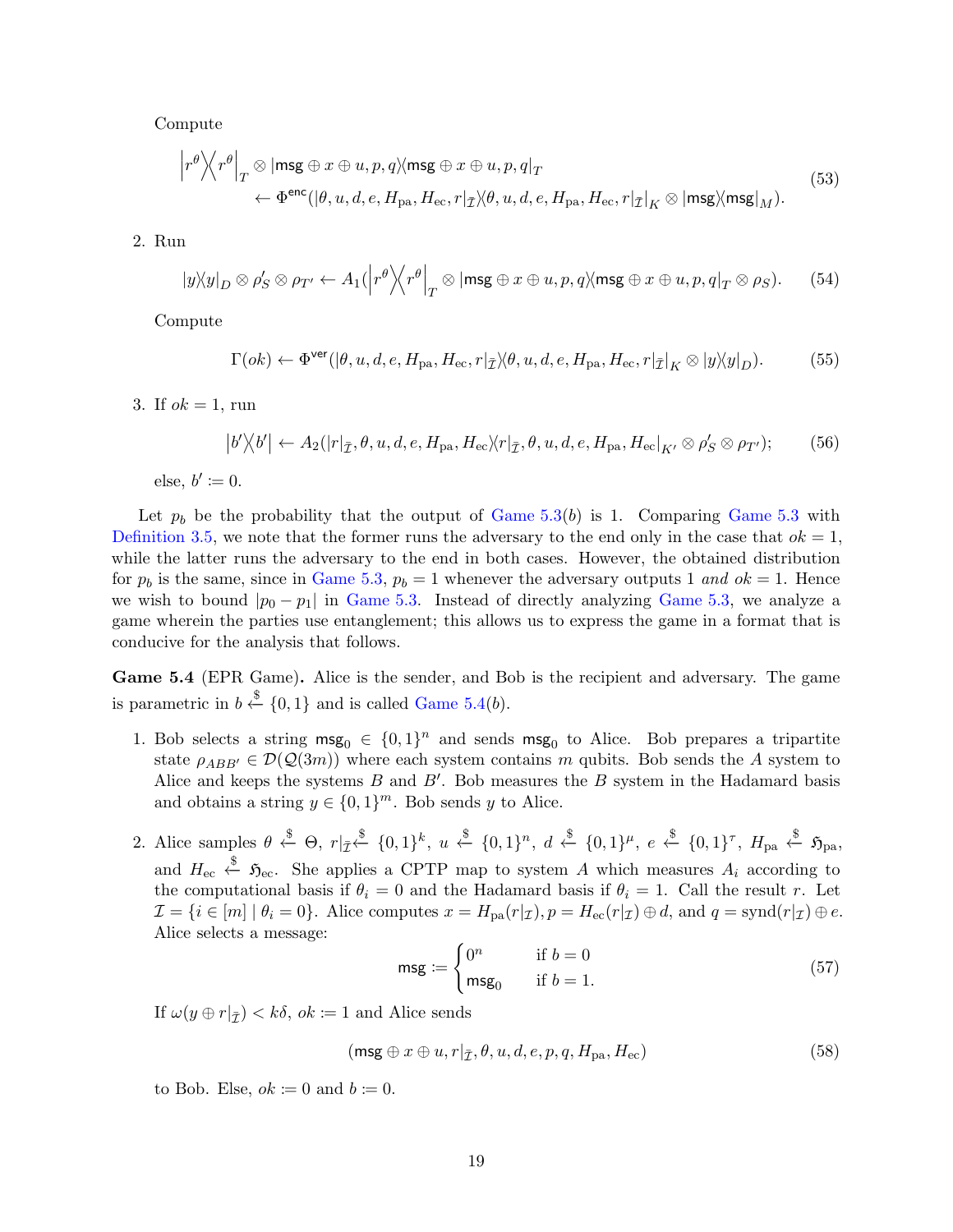3. If  $ok = 1$ , Bob computes

$$
|b'\rangle\langle b'| \leftarrow \mathcal{E}(\rho_{B'} \otimes
$$
  

$$
|\text{msg} \oplus x \oplus u, \text{msg}_0, r_{\bar{\mathcal{I}}}, \theta, u, d, e, p, q, H_{\text{pa}}, H_{\text{ec}}\rangle\langle \text{msg} \oplus x \oplus u, \text{msg}_0, r_{\bar{\mathcal{I}}}, \theta, u, d, e, p, q, H_{\text{pa}}, H_{\text{ec}}|)
$$
\n(59)

for some CPTP map  $\mathcal{E}$ ; else  $b' \coloneqq 0$ .

[Game 5.4](#page-18-0) is intended to model a purified version of [Game 5.3.](#page-17-0) Note that Bob's measuremement of  $B$  in the Hadamard basis is meant to mimic the del circuit of [Scheme 4.1.](#page-13-3) Although it may seem strange that we impose a limitation of measurement basis on Bob here, it is in fact no limitation at all; indeed, since Bob prepares  $\rho_{ABB'}$ , he is in total control of the state that gets measured, and hence may assume an arbitrary degree of control over the measurement outcome. Therefore, the assumption that he measures in the Hadamard basis is made without loss of generality.

It may also appear that the adversary in [Game 5.3](#page-17-0) has more information when producing the deletion string than Bob in [Game 5.4.](#page-18-0) This, however, is not true, as the adversary in [Game 5.3](#page-17-0) has only received information from Alice that appears to him to be uniformly random (as mentioned, the statement is formalized later, in [Section 5.4\)](#page-23-0). In order to further the analysis, we assign more precise notation for the maps described in [Game 5.4.](#page-18-0)

Bob's measurements. Measurement of Bob's system B of m qubits in Step [1](#page-18-1) is represented using two CPTP maps: one acting on the systems in  $\mathcal{I}$ , with outcome recorded in register Y; and one acting on the systems in  $\mathcal I$ , with outcome recorded in W. Note, however, that Bob has no access to  $\theta$ , and therefore has no way of determining  $\mathcal I$ . The formal separation of registers Y and W is simply for future ease of specifying the qubits to which we refer.

Recall the definition of the measurements  $M_B^{x,y}$  from [Section 2.3.](#page-7-0)

The first measurement, where the outcome is stored in register  $Y$ , is defined by

$$
\mathcal{M}_{B \to Y}^{\mathcal{I}}(\cdot) = \sum_{y \in \{0,1\}^s} |y\rangle_Y \left(M_{B_{\mathcal{I}}}^{1,y}\right) \cdot \left(M_{B_{\mathcal{I}}}^{1,y}\right)^{\dagger} \langle y|_Y \tag{60}
$$

and the second, where the outcome is stored in register  $W$ , is defined by

$$
\mathcal{M}_{B \to W}^{\bar{\mathcal{I}}}(\cdot) = \sum_{w \in \{0,1\}^k} |w\rangle_W \left(M_{B_{\bar{\mathcal{I}}}}^{1,w}\right) \cdot \left(M_{B_{\bar{\mathcal{I}}}}^{1,w}\right)^{\dagger} \langle w|_W, \tag{61}
$$

where  $M_{B_{\mathcal{I}}}^{1,y} := \bigotimes_{i \in \mathcal{I}} M_{B_i}^{1,y_i}$ , and the definition of  $M_{B_{\bar{\mathcal{I}}}}^{1,w}$  is analogous.

Alice's measurements. We represent the randomness of Alice's sampling using seed registers. Thus, the randomness used for Alice's choice of basis is represented as

$$
\rho_{S^{\Theta}} = \frac{1}{\binom{m}{k}} \sum_{\theta \in \Theta} |\theta\rangle\langle \theta|_{S^{\Theta}}.
$$
\n(62)

Similarly, Alice's randomness for choice of a hash function for privacy amplification is represented as

$$
\rho_{S^{H_{\text{pa}}}} = \frac{1}{|\mathfrak{H}_{\text{pa}}|} \sum_{h \in \mathfrak{H}_{\text{pa}}} |h\rangle\langle h|_{S^{H_{\text{pa}}}}. \tag{63}
$$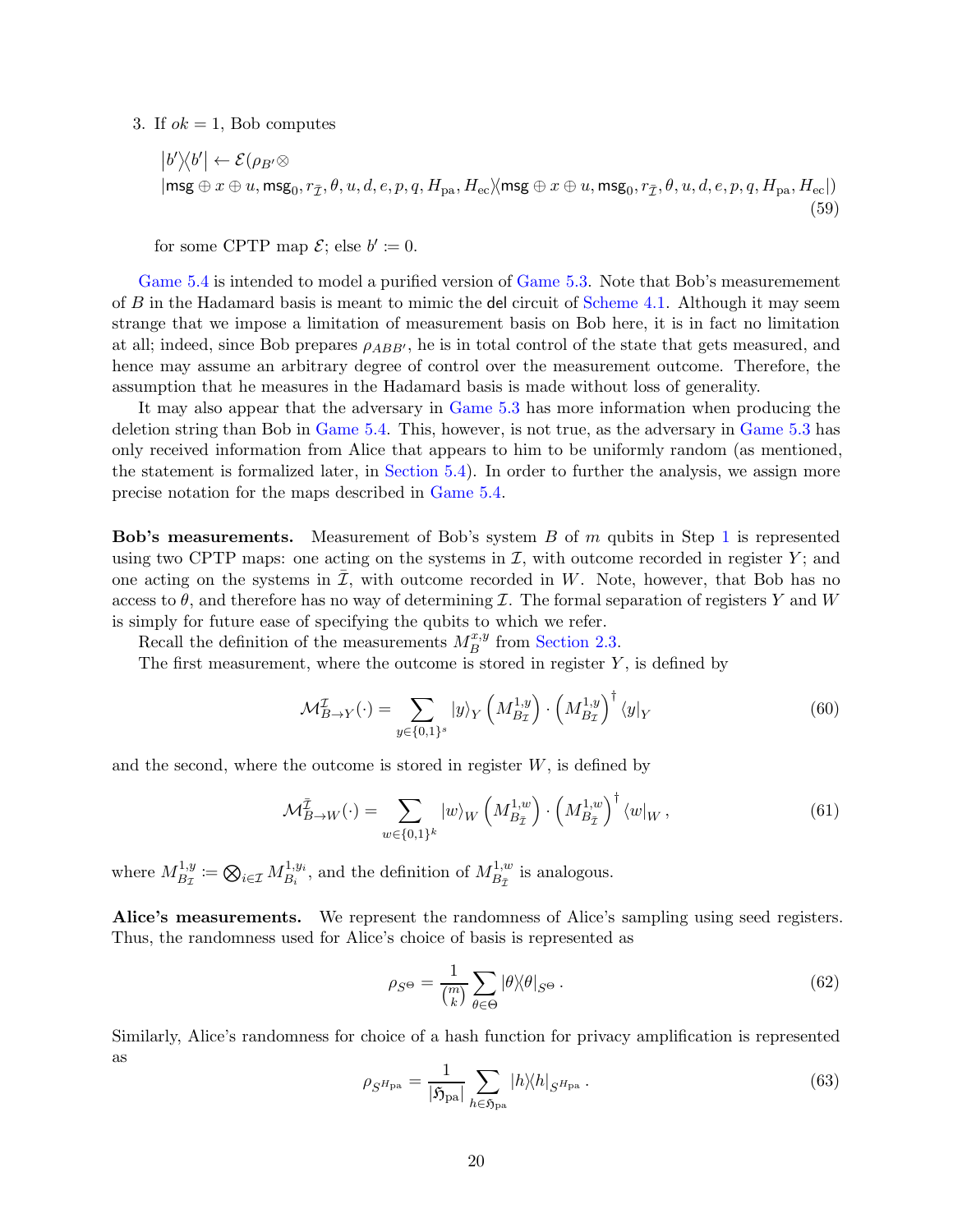Recall that  $m = s + k$ , where k is the weight of all strings in  $\Theta$ . Measurement of Alice's system A of m qubits in Step [2](#page-18-2) is represented using two CPTP maps: one acting on the systems in  $\mathcal{I}$ , with outcome recorded in register  $X$  (by definition, these qubits are measured in the computational basis); and one acting on the systems in  $\mathcal{I}$ , with outcome recorded in register V (by definition, these qubits are measured in the Hadamard basis).

$$
\mathcal{M}_{A\to X|S^{\Theta}}^{\mathcal{I}}(\cdot) = \sum_{\theta\in\Theta}\sum_{x\in\{0,1\}^{s}}\ket{x}_{X}\left(M_{A_{\mathcal{I}}}^{0,x}\otimes\ket{\theta}\!\!\bra{\theta}_{S^{\Theta}}\right)\cdot\left(M_{A_{\mathcal{I}}}^{0,x}\otimes\ket{\theta}\!\!\bra{\theta}_{S^{\Theta}}\right)^{\dagger}\bra{x}_{X};
$$

and the second measurement, where the outcome is stored in register  $V$ , is defined by

$$
\mathcal{M}_{A \to V \mid S^{\Theta}}^{\bar{\mathcal{I}}}(\cdot) = \sum_{\theta \in \Theta} \sum_{v \in \{0,1\}^k} |v\rangle_V \left( M_{A_{\bar{\mathcal{I}}}}^{1,v} \otimes |\theta\rangle\langle\theta|_{S^{\Theta}} \right) \cdot \left( M_{A_{\bar{\mathcal{I}}}}^{1,v} \otimes |\theta\rangle\langle\theta|_{S^{\Theta}} \right)^{\dagger} \langle v|_V,
$$

where  $M_{A_{\tau}}^{0,x}$  $A_1^{0,x} \coloneqq \bigotimes_{i \in \mathcal{I}} M_{A_i}^{0,x_i}$  $A_i^{0,x_i}$  and the definition of  $M^{1,v}_{A_{\bar{\mathcal{I}}}}$  $A_{\bar{\mathcal{I}}}^{1,v}$  is analogous.

We also introduce a hypothetical measurement for the sake of the security analysis. Consider the case where Alice measures all of her qubits in the Hadamard basis. In this case, instead of  $\mathcal{M}_{A\rightarrow X|S^{\Theta}}^{\mathcal{I}}$ , Alice would use the measurement

$$
\mathcal{M}^{\mathcal{I}}_{A \to Z \mid S^{\Theta}}(\cdot) = \sum_{\theta \in \Theta} \sum_{z \in \{0,1\}^s} |z\rangle_Z \left( M_{A_\mathcal{I}}^{1,z} \otimes |\theta\rangle\langle\theta|_{S^{\Theta}} \right) \cdot \left( M_{A_\mathcal{I}}^{1,z} \otimes |\theta\rangle\langle\theta|_{S^{\Theta}} \right)^{\dagger} \langle z|_Z
$$

Each of Alice's and Bob's measurements commute with each other as they all act on distinct quantum systems. We can thus define the total measurement map

$$
\mathcal{M}_{AB \to VWXY|S^{\Theta}} = \mathcal{M}_{A \to X|S^{\Theta}}^{\mathcal{I}} \circ \mathcal{M}_{A \to V|S^{\Theta}}^{\bar{\mathcal{I}}} \circ \mathcal{M}_{B \to Y}^{\mathcal{I}} \circ \mathcal{M}_{B \to W}^{\bar{\mathcal{I}}}.
$$
(64)

The overall post-measurement state is denoted  $\sigma_{VWXYS}$ . We analogously define the hypothetical post-measurement state  $\hat{\sigma}_{VWZYS\Theta}$ .

Alice's verification: Alice completes the verification procedure by comparing the  $V$  register to the W register. If they differ in less than  $k\delta$  bits, then the test is passed. The test is represented by a function comp:  $\{0,1\}^k \times \{0,1\}^k \to \{0,1\}$  defined by

comp
$$
(v, w)
$$
 = 
$$
\begin{cases} 0 & \text{if } \omega(v \oplus w) \ge k\delta \\ 1 & \text{else.} \end{cases}
$$
 (65)

.

To record the value of this test, we use a flag  $F^{\text{comp}} \coloneqq \text{comp}(v, w)$ .

The import of the outcome of this comparison test is that if Bob is good at guessing Alice's information in the Hadamard basis, it is unlikely that he is good at guessing Alice's information in the computational basis. This trade-off is represented in the uncertainty relation of [Proposition 2.7.](#page-9-0)

Note that we can define the post-comparison test state, since  $A|_{\mathcal{I}}$  is disjoint from  $A|_{\bar{\mathcal{I}}}$  and  $B|_{\mathcal{I}}$ is disjoint from  $B|_{\bar{\mathcal{I}}}$ . The state is denoted  $\tau_{ABVWS^{\Theta}|F^{\text{comp}}=1}$ .

The following proposition shows that in order to ensure that Bob's knowledge of X is limited after a successful comparison test, and receiving the key, his knowledge about Alice's hypothetical Hadamard measurement outcome must be bounded below.

<span id="page-20-0"></span>**Proposition 5.5.** Let  $\epsilon \geq 0$ . Then

$$
H_{\min}^{\epsilon}(X \wedge F^{\text{comp}} = 1|VWS^{\Theta}B')_{\sigma} + H_{\max}^{\epsilon}(Z \wedge F^{\text{comp}} = 1|Y)_{\sigma} \ge s. \tag{66}
$$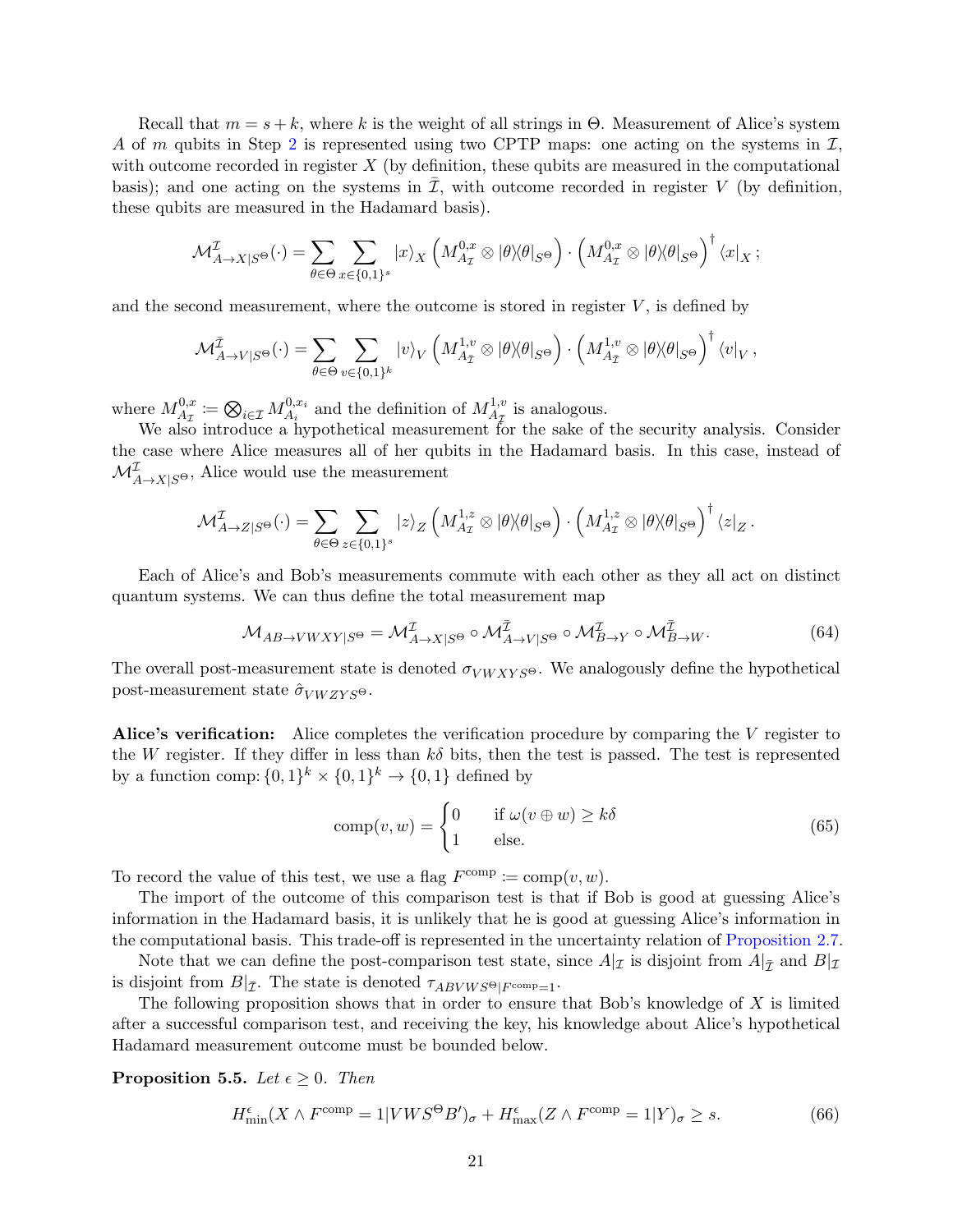*Proof.* We apply [Proposition 2.7](#page-9-0) to the state  $\tau_{ABVWS^{\Theta}|F^{\text{comp}}=1}$ . To do this, we equate  $C =$  $VWS^{\Theta}B'$  and  $E = S^{\Theta}B$ . Using the measurement maps  $\mathcal{M}_{A\rightarrow X|S^{\Theta}}$  and  $\mathcal{M}_{A\rightarrow Z|S^{\Theta}}$  as the POVMs and using  $\{\langle \theta | \theta \rangle\}$  as the projective measurement, applying *Proposition* 2.7 yields

$$
H_{\min}^{\epsilon}(X \wedge F^{\text{comp}} = 1|VWS^{\Theta}B')_{\sigma} + H_{\max}^{\epsilon}(Z \wedge F^{\text{comp}} = 1|S^{\Theta}B)_{\tau} \ge s. \tag{67}
$$

We then apply the measurement map  $\mathcal{M}_{B\to Y|S^{\Theta}}$  and discard  $S^{\Theta}$ . Finally, by [Proposition 2.6,](#page-9-1) we note that

$$
H_{\text{max}}^{\epsilon}(Z \wedge F^{\text{comp}} = 1 \mid S^{\Theta}B)_{\tau} \le H_{\text{max}}^{\epsilon}(Z \wedge F^{\text{comp}} = 1 \mid Y)_{\hat{\sigma}},\tag{68}
$$

which concludes the proof.

<span id="page-21-1"></span>In the spirit of  $[TL17]$ , we provide an upper bound for the max-entropy quantity, thus establishing a lower bound for the min-entropy quantity.

**Proposition 5.6.** Letting  $\nu \in (0,1)$ , we define

<span id="page-21-0"></span>
$$
\epsilon(\nu) := \exp\left(\frac{-sk^2\nu^2}{m(k+1)}\right). \tag{69}
$$

 $\Box$ 

Then, for any  $\nu \in (0, \frac{1}{2} - \delta]$  such that  $\epsilon(\nu)^2 < \Pr[F^{\text{comp}} = 1]_{\sigma} = \Pr[F^{\text{comp}} = 1]_{\hat{\sigma}}$ ,

$$
H_{\max}^{\epsilon(\nu)}(Z \wedge F^{\text{comp}} = 1 \mid Y)_{\hat{\sigma}} \le s \cdot h(\delta + \nu) \tag{70}
$$

where

$$
h(x) := -x \log x - (1 - x) \log(1 - x). \tag{71}
$$

Proof. Define the event

$$
\Omega := \begin{cases} 1 & \text{if } \omega(Z \oplus Y) \ge s(\delta + \nu) \\ 0 & \text{else.} \end{cases}
$$
 (72)

Using [Lemma 2.9,](#page-10-1) we get that

$$
\Pr\left[F^{\text{comp}} = 1 \land \Omega\right]_{\hat{\sigma}} = \Pr\left[\omega(V \oplus W) \le k\delta \land \omega(Z \oplus Y) \ge s(\delta + \nu)\right]_{\sigma} \tag{73}
$$

$$
\leq \epsilon(\nu)^2. \tag{74}
$$

Given the state  $\hat{\sigma}_{ZYF^{comp}=1}$ , we use [Lemma 2.10](#page-10-2) to remove the possibility of  $\Omega$  and arrive at the smoothed state  $\tilde{\sigma}_{ZYF}$ comp with  $\Pr[\Omega]_{\tilde{\sigma}} = 0$  and

$$
P(\hat{\sigma}_{ZYF^{\text{comp}}=1}, \tilde{\sigma}_{ZYF^{\text{comp}}}) \le \epsilon(\nu). \tag{75}
$$

Since  $Pr[F^{\text{comp}} = 1]_{\tilde{\sigma}} = 1$ , we get that

$$
H_{\text{max}}^{\epsilon(\nu)}(Z \wedge F^{\text{comp}} = 1 \mid Y)_{\hat{\sigma}} \le H_{\text{max}}(Z \wedge F^{\text{comp}} = 1 \mid Y)_{\tilde{\sigma}} = H_{\text{max}}(Z \mid Y)_{\tilde{\sigma}}.
$$
 (76)

Expanding this conditional max-entropy [\[Tom12,](#page-27-9) Sec. 4.3.2], we obtain

$$
H_{\max}(Z \mid Y)_{\tilde{\sigma}} = \log \left( \sum_{y \in \{0,1\}^s} \Pr[Y = y]_{\tilde{\sigma}} 2^{H_{\max}(Z \mid Y)_{\tilde{\sigma}}} \right) \tag{77}
$$

$$
\leq \max_{\substack{y \in \{0,1\}^s \\ \Pr[Y=y]_{\tilde{\sigma}} > 0}} H_{\max}(Z \mid Y=y)_{\tilde{\sigma}} \tag{78}
$$

$$
\leq \max_{\substack{y \in \{0,1\}^s \\ \Pr[Y=y]_{\tilde{\sigma}} > 0}} \log |\{z \in \{0,1\}^s : \Pr[Z=z \mid Y=y]_{\tilde{\sigma}} > 0\}| \tag{79}
$$

$$
= \max_{y \in \{0,1\}^s} \log |\{z \in \{0,1\}^s \colon \Pr[Z = z \land Y = y]_{\tilde{\sigma}} > 0\}|. \tag{80}
$$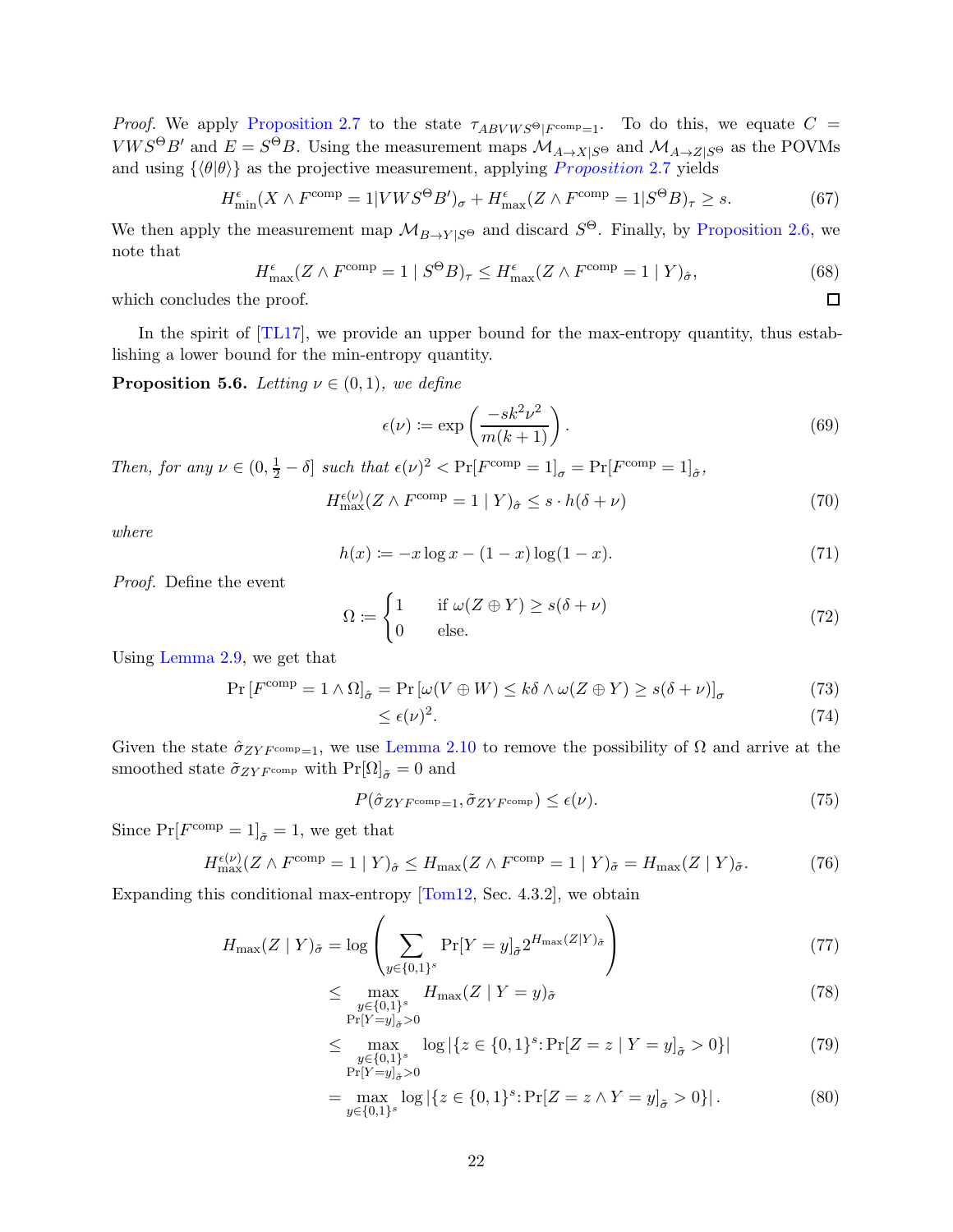Since  $\Pr[\Omega]_{\tilde{\sigma}} = 0$ , we have

$$
|\{z \in \{0,1\}^s \colon \Pr[Z = z \land Y = y]_{\tilde{\sigma}} > 0\}| \le |\{z \in \{0,1\}^s \colon \omega(z \oplus y) < s(\delta + \nu)\}| \tag{81}
$$

$$
= \sum_{\gamma=0}^{\lfloor s(\delta+\nu)\rfloor} \binom{s}{\gamma}.
$$
 (82)

When  $\delta + \nu \leq 1/2$  (see [\[vLvdG12,](#page-27-10) Sec. 1.4]), we have that  $\sum_{\gamma=0}^{\lfloor s(\delta=\nu) \rfloor} {s \choose \gamma}$  $S_{\gamma}^{s}$ )  $\leq 2^{s \cdot h(\delta + \nu)}$ .  $\Box$ 

At this point, we use [Proposition 2.8,](#page-9-2) the Leftover Hashing Lemma, to turn the min-entropy bound into a statement about how close to uniformly random the string  $\tilde{X} = H_{pa}(X)$  is from Bob's perspective. We name this final state  $\zeta_{\tilde{X}S F \text{comp}} E \wedge F \text{comp}} = \text{Tr}_X[\mathcal{E}_f(\sigma_{XS} \Theta_{S^{He} F^{\text{comp}}} \otimes \rho_{S^{H_{\text{pa}}}})]$  for the function  $f: (X, H_{pa}) \mapsto H_{pa}(X)$ . We compare this to the state  $\chi_{\tilde{X}} \otimes \zeta_{SF^{comp}E \wedge F^{comp}=1}$  where  $\chi_{\tilde{X}}$  is the fully mixed state on  $X$ .

**Proposition 5.7.** Let  $\epsilon(\nu)$  be as defined in [\(69\)](#page-21-0). Then for any  $\nu \in (0, \frac{1}{2} - \delta]$  such that  $\epsilon(\nu)^2$  <  $\Pr[F^{\text{comp}} = 1]_{\sigma}$ , we have

$$
\|\zeta_{\tilde{X}SF^{\text{comp}}E\wedge F^{\text{comp}}=1} - \chi_{\tilde{X}}\otimes \zeta_{SF^{\text{comp}}E\wedge F^{\text{comp}}=1}\|_{\text{Tr}}\leq \frac{1}{2}2^{-\frac{1}{2}g(\nu)} + 2\epsilon(\nu),\tag{83}
$$

where  $g(\nu) := s(1 - h(\delta + \nu)) - n$ .

Proof. By [Proposition 5.6,](#page-21-1) we see that

$$
H_{\max}^{\epsilon(\nu)}(Z \wedge F^{\text{comp}} = 1 \mid Y)_{\sigma} \le s \cdot h(\delta + \nu). \tag{84}
$$

Together, with [Proposition 5.5,](#page-20-0) and taking  $q = 1 - h(\delta + \nu)$ , we get:

$$
H_{\min}^{\epsilon}(X \wedge F^{\text{comp}} = 1|VWS^{\Theta}B')_{\sigma} \ge sq. \tag{85}
$$

 $\Box$ 

Finally, applying [Proposition 2.8,](#page-9-2) we obtain the desired inequality.

For the case where  $\epsilon(\nu)^2 \ge \Pr[F^{\text{comp}} = 1]_{\sigma}$ , we note that the trace distance  $\|\zeta_{\tilde{X}SF^{\text{comp}}E\wedge F^{\text{comp}}=1}$  $\chi_{\tilde{X}} \otimes \zeta_{SF^{\text{comp}}E \wedge F^{\text{comp}}=1}$  as upper bounded by  $\Pr[F^{\text{comp}}=1]_{\zeta}$ . Hence, considering the inequality  $\Pr[F^{\text{comp}} = 1]_{\zeta} \le \epsilon(\nu)^2 \le \epsilon(\nu)$  results in the proof of the following corollary.

**Corollary 5.8.** For any  $\nu \in (0, \frac{1}{2} - \delta]$ , the following holds:

$$
\|\zeta_{\tilde{X}SF^{\text{comp}}E\wedge F^{\text{comp}}=1} - \chi_{\tilde{X}}\otimes \zeta_{SF^{\text{comp}}E\wedge F^{\text{comp}}=1}\|_{\text{Tr}} \leq \frac{1}{2}\sqrt{2^{-s(1-h(\delta+\nu))+n}} + 2\epsilon(\nu). \tag{86}
$$

<span id="page-22-0"></span>Finally, we would like to translate this into a statement about  $|p_0 - p_1|$  in [Game 5.4.](#page-18-0)

Corollary 5.9. The difference of probabilities

$$
|\Pr[b' = 1 \land ok = 1 | Game 5.4(0)] - \Pr[b' = 1 \land ok = 1 | Game 5.4(1)]|
$$
\n(87)

is negligible.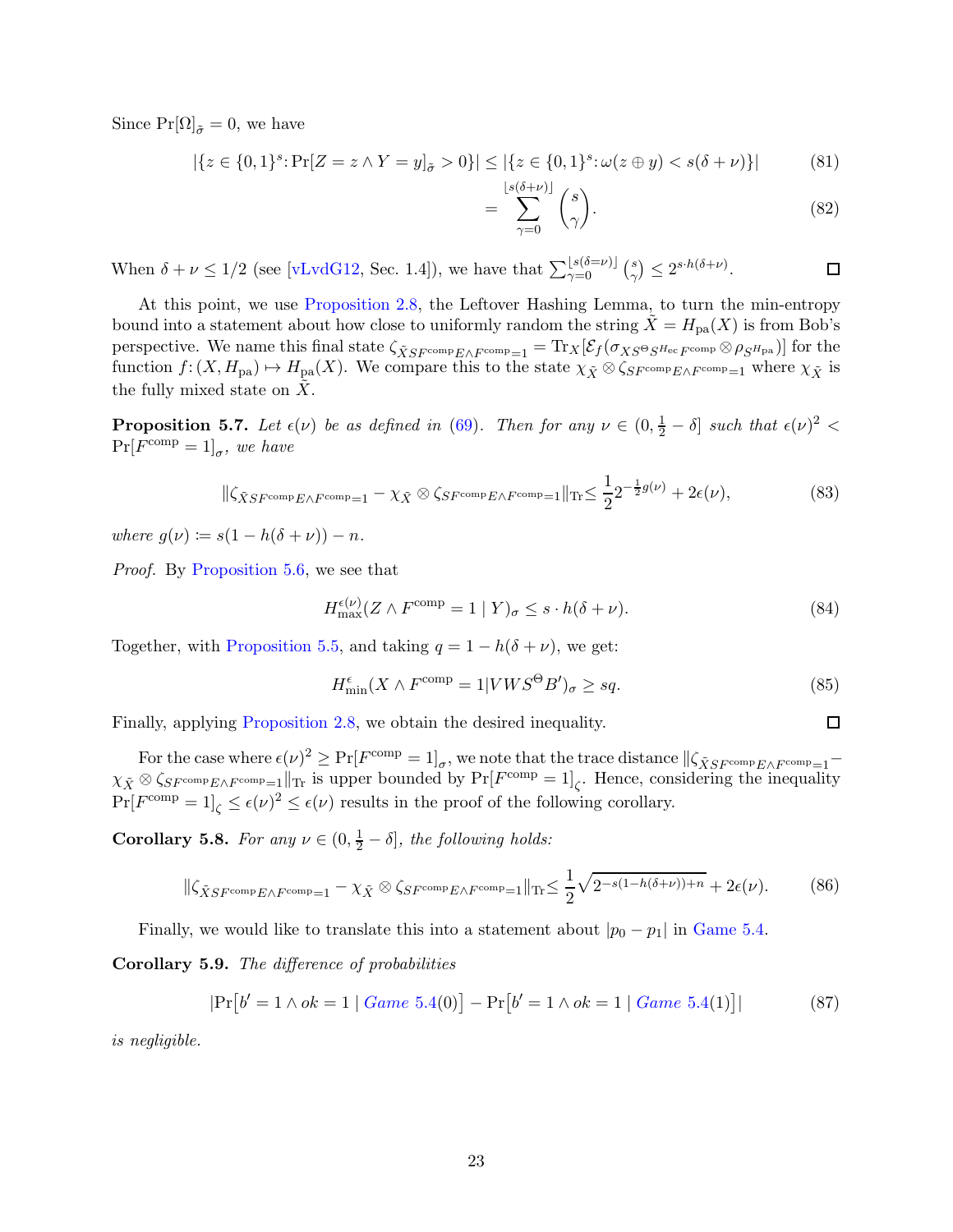Proof. Let  $\zeta_{\tilde{X}SF^{\text{comp}}E\wedge F^{\text{comp}}=1}^b$  be the state of  $\zeta_{\tilde{X}SF^{\text{comp}}E\wedge F^{\text{comp}}=1}$  in the case that  $b \in \{0,1\}$  was selected at the beginning of [Game 5.4.](#page-18-0) Note that the following trace distance is bounded above by a negligible function:

$$
\|\zeta_{\tilde{X}SF^{\text{comp}}E\wedge F^{\text{comp}}=1}^{0} - \zeta^{1} \tilde{X}SF^{\text{comp}}E\wedge F^{\text{comp}}=1\|\text{Tr} \tag{88}
$$

$$
\leq \|\zeta_{\tilde{X}SF^{\text{comp}}E\wedge F^{\text{comp}}=1}^{0} - \chi_{\tilde{X}} \otimes \zeta_{SF^{\text{comp}}E\wedge F^{\text{comp}}=1} \|_{\text{Tr}}
$$
\n
$$
+ \|\zeta_{\tilde{X}SF^{\text{comp}}E\wedge F^{\text{comp}}=1}^{1} - \chi_{\tilde{X}} \otimes \zeta_{SF^{\text{comp}}E\wedge F^{\text{comp}}=1} \|_{\text{Tr}}
$$
\n(89)

$$
\leq 2\left(\frac{1}{2}\sqrt{2^{-s(1-h(\delta+\nu))+n}}+2\epsilon(\nu)\right). \tag{90}
$$

Next, note the following equality:

$$
Pr[b' = 1 \land ok = 1 \mid Game\ 5.4(b)] \tag{91}
$$

$$
= \sum_{\zeta} \text{Tr} \left[ \zeta_{\tilde{X}SF^{\text{comp}}E \wedge F^{\text{comp}}=1} \right] \text{Pr} \left[ b'=1 \mid Game \ 5.4(b) \right] \tag{92}
$$

Hence,

$$
|\Pr[b' = 1 \land ok = 1 | Game 5.4(0)] - \Pr[b' = 1 \land ok = 1 | Game 5.4(1)]|
$$
\n(93)

$$
\leq \sum_{\zeta} \text{Tr} \left[ \zeta_{\tilde{X}SF^{\text{comp}}E\wedge F^{\text{comp}}=1} \right] \| \zeta_{\tilde{X}SF^{\text{comp}}E\wedge F^{\text{comp}}=1}^{0} - \zeta_{\tilde{X}SF^{\text{comp}}E\wedge F^{\text{comp}}=1}^{1} \| \text{Tr} \tag{94}
$$

$$
\leq \sum_{\zeta} 2 \operatorname{Tr} \left[ \zeta_{\tilde{X}SF^{\text{comp}}E \wedge F^{\text{comp}}=1} \right] \left( \frac{1}{2} \sqrt{2^{-s(1-h(\delta+\nu))+n}} + 2\epsilon(\nu) \right) \tag{95}
$$

$$
=2\left(\frac{1}{2}\sqrt{2^{-s(1-h(\delta+\nu))+n}}+2\epsilon(\nu)\right).
$$
\n(96)

The conclusion follows from convexity and the physical interpretation of the trace distance (see [Section 2\)](#page-5-1). In particular, the difference in probabilities of obtaining the measurement outcome  $b' = 1$  given states  $\zeta^0$  and  $\zeta^1$  is bounded above by the aforementioned trace distance.  $\Box$ 

### <span id="page-23-0"></span>5.4 Security Reduction

We now show that the security of [Game 5.3](#page-17-0) can be reduced to that of [Game 5.4.](#page-18-0) In order to do so, we construct a sequence of games starting at [Game 5.3](#page-17-0) and ending at [Game 5.4,](#page-18-0) and show that each transformation can only increase the advantage in distinguishing the case of  $b = 0$  from the case of  $b = 1$ .

<span id="page-23-1"></span>For a game G, let  $\mathsf{Adv}(G) = |p_0 - p_1|$  be the *advantage*, as defined in [Equation \(41\).](#page-13-4)

#### Proposition 5.10.

$$
Adv(Game 5.3) \le Adv(Game 5.4). \tag{97}
$$

*Proof.* Let G be a game like [Game 5.3](#page-17-0) except that in  $G$ , we run

$$
\mathcal{A}_1(\left| r^{\theta} \right) \left\langle r^{\theta} \right|_T \otimes \left| \alpha_1, \alpha_2, \alpha_3 \right\rangle \left\langle \alpha_1, \alpha_2, \alpha_3 \right|_T \otimes \rho_S), \tag{98}
$$

where  $\alpha_1, \alpha_2, \alpha_3$  are uniformly random bit strings of the appropriate length. Verification is performed as usual, and if  $ok = 1$ , we run  $\mathcal{A}_2$  on a state containing  $r|_{\bar{\mathcal{I}}}, \theta$ , msg  $\oplus x \oplus \alpha_1$ ,  $H_{ec}(r|_{\mathcal{I}}) \oplus$  $\alpha_2$ , synd $(r|_{\mathcal{I}}) \oplus \alpha_3$ ,  $H_{\text{pa}}$ ,  $H_{\text{ec}}$  along with  $\rho_S' \otimes \rho_{T'}$ . By a change of variable,  $\mathsf{Adv}(Game\ 5.3) = \mathsf{Adv}(G)$  $\mathsf{Adv}(Game\ 5.3) = \mathsf{Adv}(G)$  $\mathsf{Adv}(Game\ 5.3) = \mathsf{Adv}(G)$ .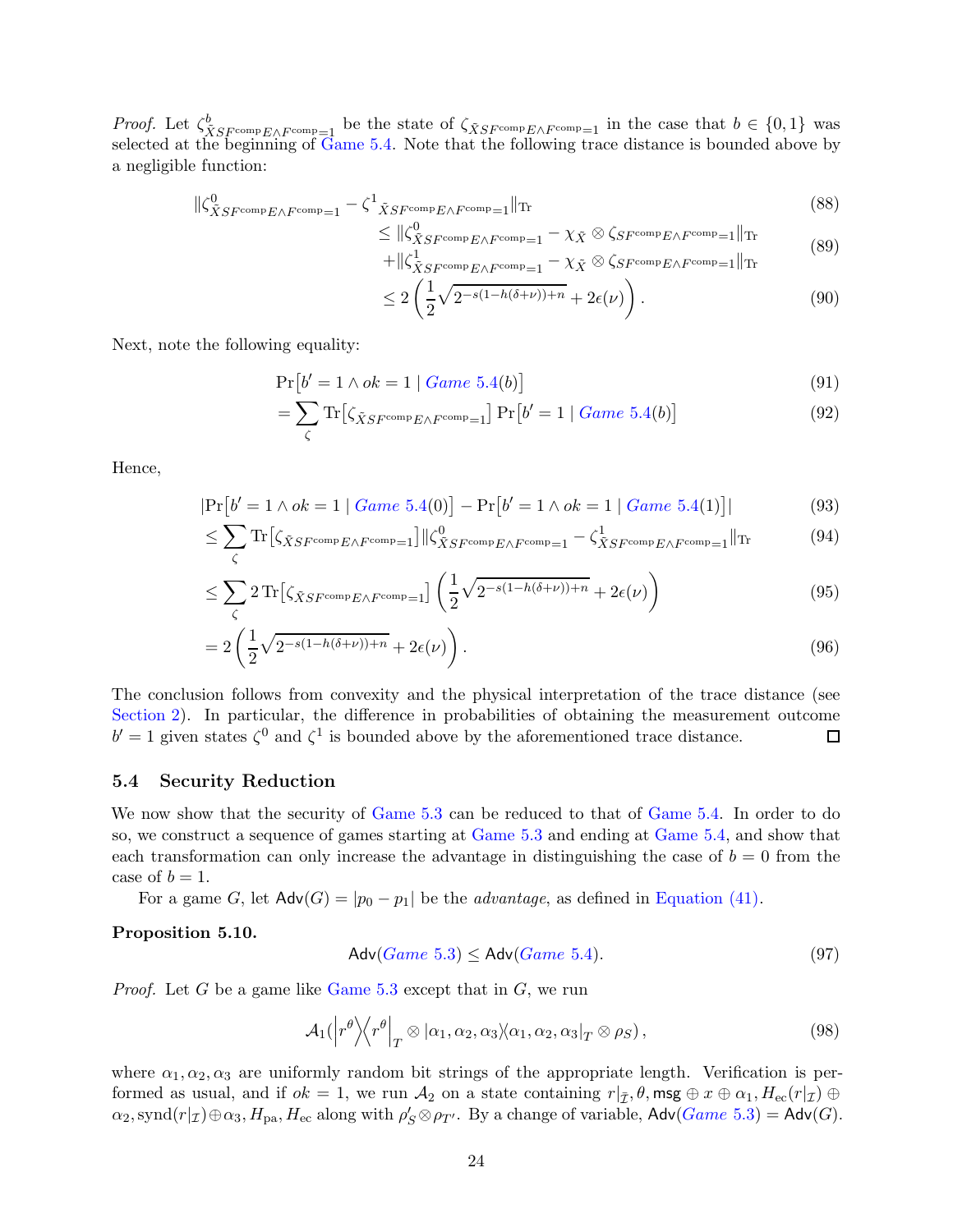Next, we obtain G' from G by defining a new adversary  $\mathcal{A}'_1$  which is like  $\mathcal{A}'_1$ , but only receives part of register  $T$ . Thus we run

$$
\mathcal{A}'_1(\left|r^{\theta}\right\rangle\!\!\left\langle r^{\theta}\right|_T\otimes\rho_S),\tag{99}
$$

and to compensate, we directly give  $\mathcal{A}'_2$  the information that was previously hidden by the  $\alpha$  values: we run  $\mathcal{A}'_2$  on a state containing  $r|_{\bar{\mathcal{I}}}, \theta$ , msg $\oplus x$ ,  $H_{\text{ec}}(r|_{\mathcal{I}})$ ,  $synd(r|_{\mathcal{I}})$ ,  $H_{\text{pa}}$ ,  $H_{\text{ec}}$  together with  $\rho_S' \otimes \rho_{T'}$ . Then  $\mathsf{Adv}(G) \leq \mathsf{Adv}(G')$ , since an adversary  $\mathcal{A}'$  for  $G'$  can simulate any adversary  $\mathcal{A}$  in  $G$ , and win with the same advantage. To do this,  $\mathcal{A}'$  simply creates its own randomness for  $\alpha_1, \alpha_2$  and  $\alpha_3$ , and adjusts the input to  $\mathcal{A}_2$  based on its own knowledge of  $\mathsf{msg} \oplus x$ ,  $H_{ec}(r|_{\mathcal{I}})$  and synd $(r|_{\mathcal{I}})$ . Let  $G''$  be a game like  $G'$  except that, in  $G''$ , instead of  $\mathcal{A}'_1$  being given  $|r^{\theta}\rangle\langle r^{\theta}|$ , m EPR pairs are prepared, yielding quantum systems A and B, of which the adversary  $\mathcal{A}'_1$  is given B. System A is measured in basis  $\theta$  yielding a string r, and  $\mathcal{A}'_1$  then computes

$$
|y\rangle\langle y|_D \otimes \rho'_S \otimes \rho_{T'} \leftarrow A'_1(\rho_B \otimes \rho_S). \tag{100}
$$

We show that, due to the measurement of system A, adversary  $\mathcal{A}'_1$  receives  $\left|r^{\theta}\right\rangle\!\left\langle r^{\theta}\right|$ , where r is uniformly random. The post-measurement state, conditioned on the measurement of system A yielding outcome  $r$ , will be equivalent to

$$
|\psi_r\rangle = \left(\mathsf{H}^{\theta} |r\rangle\langle r| \mathsf{H}^{\theta} \otimes 1_m\right) |\text{EPR}^m\rangle \tag{101}
$$

$$
= \left(\mathsf{H}^{\theta} \otimes 1_m\right) \left(|r\rangle\langle r| \otimes 1_m\right) \left(1_m \otimes \mathsf{H}^{\theta}\right) |\text{EPR}^m\rangle \tag{102}
$$

$$
=\sum_{\tilde{r}\in\{0,1\}^m}\frac{1}{2^{m/2}}\left(\mathsf{H}^{\theta}|r\rangle\langle r|\,|\tilde{r}\rangle\right)\left(\mathsf{H}^{\theta}|\tilde{r}\rangle\right) \tag{103}
$$

$$
=\frac{1}{2^{m/2}}\left(\mathsf{H}^{\theta}\left|r\right\rangle\right)\left(\mathsf{H}^{\theta}\left|r\right\rangle\right)
$$
\n(104)

$$
=\frac{1}{2^{m/2}}\left|r^{\theta}\right\rangle \otimes \left|r^{\theta}\right\rangle, \tag{105}
$$

which occurs with probability  $\|\psi_r\angle\|^2 = \frac{1}{2^m}$ . Therefore, the advantage in G' is the same as the advantage in  $G''$ . Let  $G'''$  be a game like  $G''$  except that, in  $G'''$ , instead of system A being measured before running  $A'_1$ , system A is measured after running  $A'_1$ . Then the advantage is unchanged because the measurement and  $A_1$  act on distinct systems, and therefore commute. We note that  $G^{\prime\prime\prime}$  is like [Game 5.4](#page-18-0) except that, in the latter game, Bob is the party that prepares the state. Since allowing Bob to select the initial state can only increase the advantage, we get that  $\mathsf{Adv}(G''') \leq \mathsf{Adv}(Game\ 5.4)$  $\mathsf{Adv}(G''') \leq \mathsf{Adv}(Game\ 5.4)$  $\mathsf{Adv}(G''') \leq \mathsf{Adv}(Game\ 5.4)$ . This concludes the proof. □

#### <span id="page-24-0"></span>**Theorem 5.11.** Scheme  $4.1$  is certified deletion secure.

Proof. Through a combination of [Corollary 5.9](#page-22-0) and [Proposition 5.10,](#page-23-1) we arrive at the following inequality:

$$
|\Pr[b' = 1 \land ok = 1 | Game 5.4(0)] - \Pr[b' = 1 \land ok = 1 | Game 5.3(1)]|
$$
 (106)

$$
\leq 2\left(\frac{1}{2}\sqrt{2^{-s(1-h(\delta+\nu))+n}}+2\epsilon(\nu)\right).
$$
\n(107)

Since [Game 5.3](#page-17-0) is a certified deletion attack for [Scheme 4.1,](#page-13-3) we see that [Scheme 4.1](#page-13-3) is  $\eta$ -certified deletion secure for

25

$$
\eta(\lambda) = 2\left(\frac{1}{2}\sqrt{2^{-(s(\lambda))(1-h(\delta+\nu))+n}} + 2\exp\left(\frac{-(s(\lambda))(k(\lambda))^2\nu^2}{(m(\lambda))((k(\lambda))+1)}\right)\right),
$$
\n(108)

which is negligible for large enough functions  $s, k$ .

 $\Box$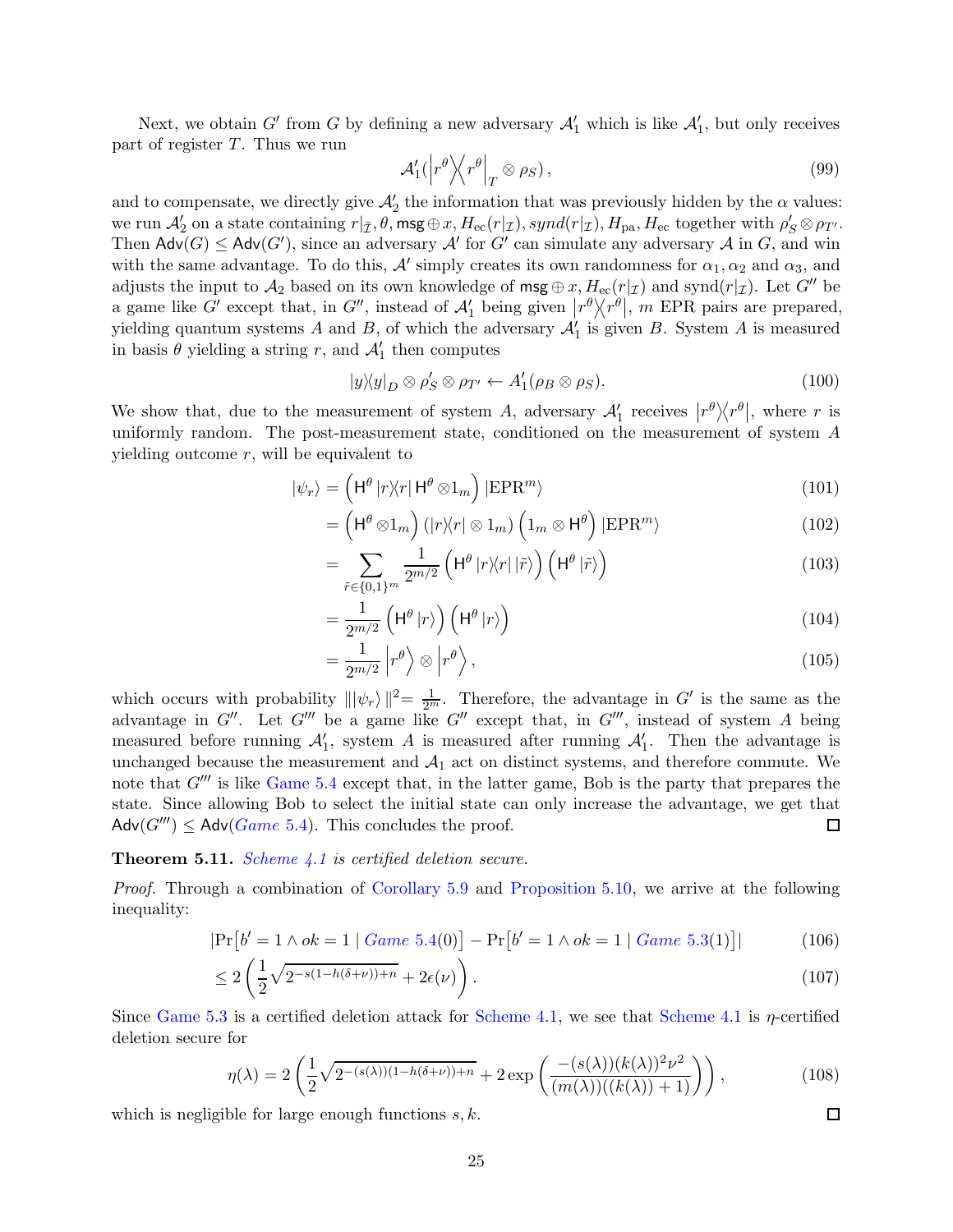# References

- <span id="page-25-1"></span>[BB84] C. H. Bennett and G. Brassard. Quantum cryptography: Public key distribution and coin tossing. In International Conference on Computers, Systems and Signal Processing, pages 175–179, 1984.
- <span id="page-25-10"></span> $[BCG^+02]$  H. Barnum, C. Crépeau, D. Gottesman, A. Smith, and A. Tapp. Authentication of quantum messages. In  $43rd$  Annual Symposium on Foundations of Computer Science— FOCS 2002, pages 449–485, 2002. DOI: [10.1109/SFCS.2002.1181969](http://dx.doi.org/10.1109/SFCS.2002.1181969).
- <span id="page-25-3"></span>[BL20] A. Broadbent and S. Lord. Uncloneable quantum encryption via oracles. In 15th Conference on the Theory of Quantum Computation, Communication and Cryptography— TQC 2020, pages 4:1–4:22, 2020. DOI: [10.4230/LIPIcs.TQC.2020.4](http://dx.doi.org/10.4230/LIPIcs.TQC.2020.4).
- <span id="page-25-2"></span>[BS16] A. Broadbent and C. Schaffner. Quantum cryptography beyond quantum key distribution. Designs, Codes and Cryptography, 78(1): 351–382, 2016. DOI: [10.1007/s10623-015-0157-4](http://dx.doi.org/10.1007/s10623-015-0157-4).
- <span id="page-25-7"></span>[CTV20] R. Canetti, A. Trachtenberg, and M. Varia. Anonymous collocation discovery: Harnessing privacy to tame the coronavirus, 2020. Available at <https://arxiv.org/abs/2003.13670>.
- <span id="page-25-9"></span>[CW79] J. L. Carter and M. N. Wegman. Universal classes of hash functions. Journal of Computer and System Sciences, 18(2): 143–154, 1979. DOI: [10.1016/0022-0000\(79\)90044-8](http://dx.doi.org/10.1016/0022-0000(79)90044-8).
- <span id="page-25-5"></span>[CW19] X. Coiteux-Roy and S. Wolf. Proving erasure. In IEEE International Symposium on Information Theory, ISIT 2019, Paris, France, July 7-12, 2019, 2019. DOI: [10.1109/ISIT.2019.8849661](http://dx.doi.org/10.1109/ISIT.2019.8849661).
- <span id="page-25-0"></span>[Die82] D. Dieks. Communication by EPR devices. Physics Letters A, 92(6): 271–272, 1982. DOI: [10.1016/0375-9601\(82\)90084-6](http://dx.doi.org/10.1016/0375-9601(82)90084-6).
- <span id="page-25-11"></span>[DNS12] F. Dupuis, J. B. Nielsen, and L. Salvail. Actively secure two-party evaluation of any quantum operation. In Advances in Cryptology—CRYPTO 2012, pages 794–811, 2012. DOI: [10.1007/978-3-642-32009-5](http://dx.doi.org/10.1007/978-3-642-32009-5_46) 46.
- <span id="page-25-8"></span>[EPR35] A. Einstein, B. Podolsky, and N. Rosen. Can quantum-mechanical description of physical reality be considered complete? Physical Review Letters, 47(10): 777–780, 1935. DOI: [10.1103/physrev.47.777](http://dx.doi.org/10.1103/physrev.47.777).
- <span id="page-25-4"></span>[FM18] H. Fu and C. A. Miller. Local randomness: Examples and application. Physical Review A, 97(3): 032324, 2018. DOI: [10.1103/PhysRevA.97.032324](http://dx.doi.org/10.1103/PhysRevA.97.032324).
- <span id="page-25-6"></span>[GGV20] S. Garg, S. Goldwasser, and P. N. Vasudevan. Formalizing data deletion in the context of the right to be forgotten. In Advances in Cryptology—CRYPTO 2020, pages 373–402, 2020. DOI: [10.1007/978-3-030-45724-2\\_13](http://dx.doi.org/10.1007/978-3-030-45724-2_13).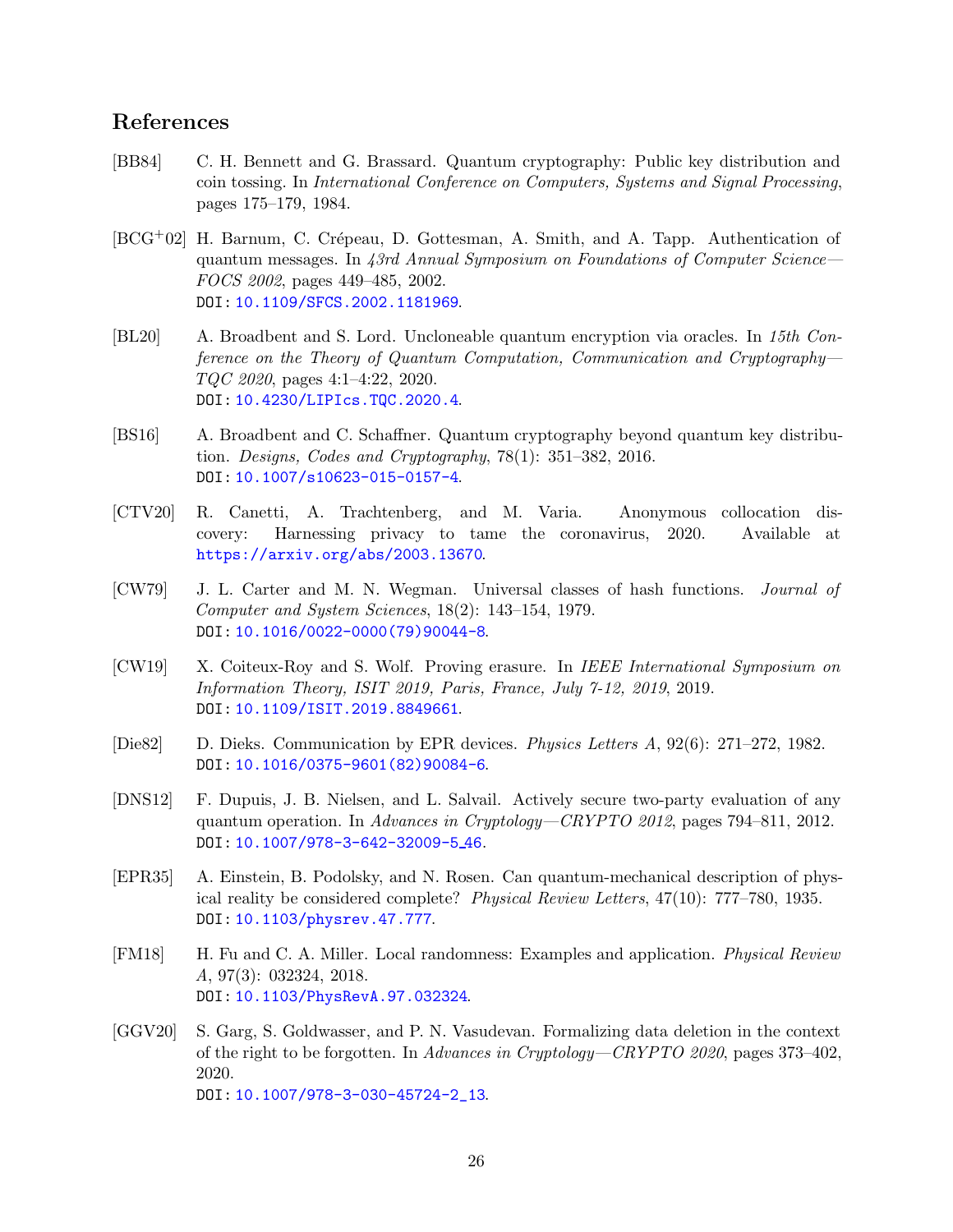- <span id="page-26-6"></span>[GMW91] O. Goldreich, S. Micali, and A. Wigderson. Proofs that yield nothing but their validity for all languages in NP have zero-knowledge proof systems. Journal of the ACM, 38(3): 690–728, 1991. DOI: [10.1145/116825.116852](http://dx.doi.org/10.1145/116825.116852).
- <span id="page-26-12"></span>[GYZ17] S. Garg, H. Yuen, and M. Zhandry. New security notions and feasibility results for authentication of quantum data. In Advances in Cryptology—CRYPTO 2017, volume 2, pages 342–371, 2017. DOI: [10.1007/978-3-319-63715-0](http://dx.doi.org/10.1007/978-3-319-63715-0_12)\_12.
- <span id="page-26-8"></span>[KRS09] R. König, R. Renner, and C. Schaffner. The operational meaning of min-and maxentropy. IEEE Transactions on Information Theory, 55(9): 4337–4347, 2009. DOI: [10.1109/TIT.2009.2025545](http://dx.doi.org/10.1109/TIT.2009.2025545).
- <span id="page-26-1"></span>[LC99] H.-K. Lo and H. F. Chau. Unconditional security of quantum key distribution over arbitrarily long distances. Science, 283(5410): 2050–2056, 1999. DOI: [10.1126/science.283.5410.2050](http://dx.doi.org/10.1126/science.283.5410.2050).
- <span id="page-26-7"></span>[NC00] M. A. Nielsen and I. L. Chuang. Quantum Computation and Quantum Information. Cambridge University Press, 2000.
- <span id="page-26-0"></span>[Par70] J. L. Park. The concept of transition in quantum mechanics. Foundations of Physics, 1(1): 23–33, 1970. DOI: [10.1007/BF00708652](http://dx.doi.org/10.1007/BF00708652).
- <span id="page-26-5"></span>[PLWC16] C. Pfister, N. Lütkenhaus, S. Wehner, and P. J. Coles. Sifting attacks in finite-size quantum key distribution. New Journal of Physics, 18(5): 053001, 2016. DOI: [10.1088/1367-2630/18/5/053001](http://dx.doi.org/10.1088/1367-2630/18/5/053001).
- <span id="page-26-9"></span>[Rén61] A. Rényi. On measures of entropy and information. In Proceedings of the Fourth Berkeley Symposium on Mathematical Statistics and Probability, volume 1, pages 547– 561, 1961.
- <span id="page-26-3"></span>[Ren05] R. Renner. Security of quantum key distribution. International Journal of Quantum Information, 06(01): 1–127, 2005. DOI: [10.1142/S0219749908003256](http://dx.doi.org/10.1142/S0219749908003256).
- <span id="page-26-4"></span>[RSW96] R. L. Rivest, A. Shamir, and D. A. Wagner. Time-lock puzzles and timed-release crypto. Technical Report Technical memo MIT/LCS/TR-684, MIT Laboratory for Computer Science, 1996. Revision 3/10/96.
- <span id="page-26-11"></span>[Ser74] R. J. Serfling. Probability inequalities for the sum in sampling without replacement. The Annals of Statistics, 2(1): 39–48, 1974. DOI: [10.1214/aos/1176342611](http://dx.doi.org/10.1214/aos/1176342611).
- <span id="page-26-2"></span>[SP00] P. W. Shor and J. Preskill. Simple proof of security of the BB84 quantum key distribution protocol. Physical Review Letters, 85(2): 441–444, 2000. DOI: [10.1103/physrevlett.85.441](http://dx.doi.org/10.1103/physrevlett.85.441).
- <span id="page-26-10"></span>[TCR10] M. Tomamichel, R. Colbeck, and R. Renner. Duality between smooth min-and maxentropies. IEEE Transactions on Information Theory, 56(9): 4674–4681, 2010. DOI: [10.1109/TIT.2010.2054130](http://dx.doi.org/10.1109/TIT.2010.2054130).